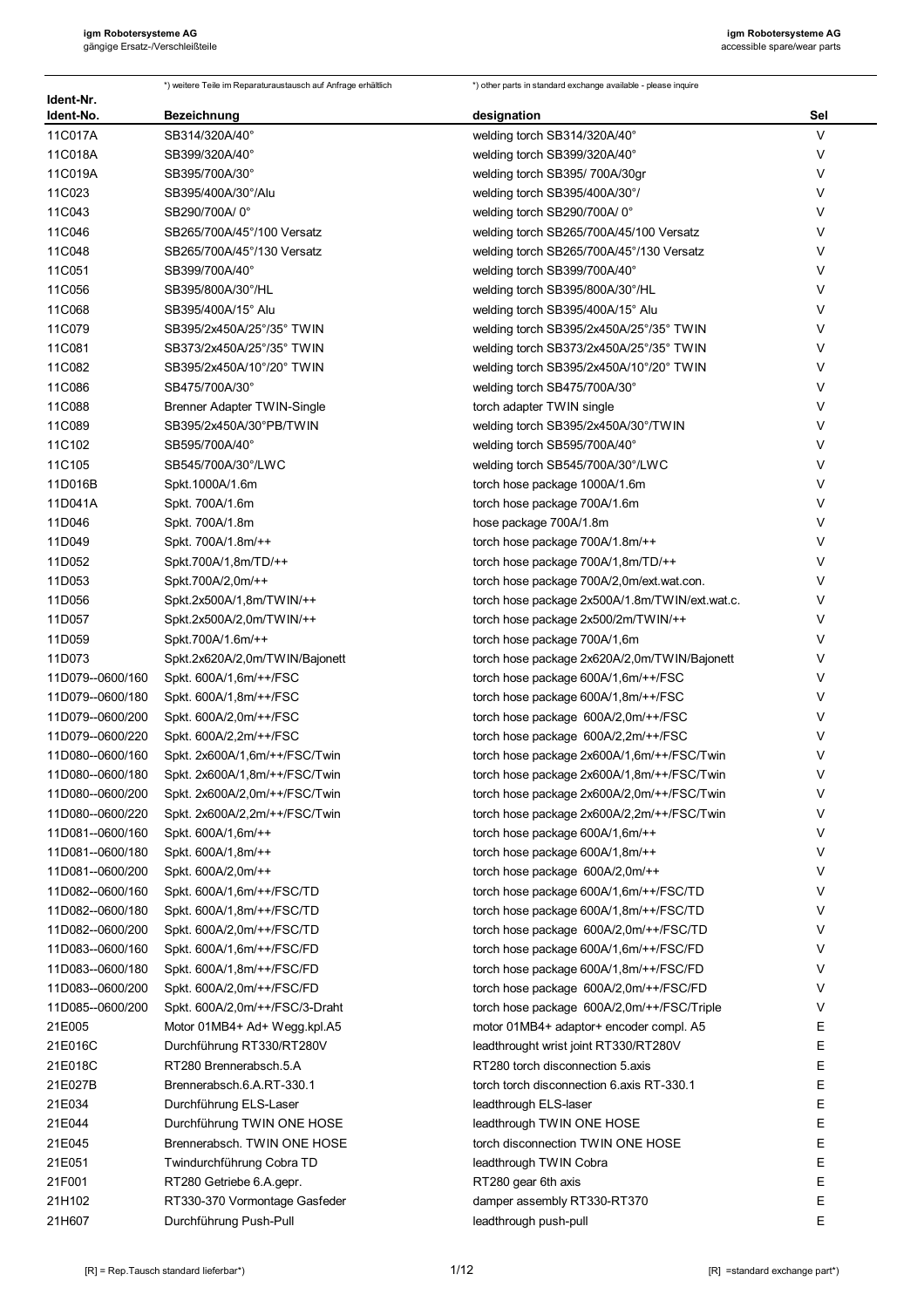| Ident-Nr.         | *) weitere Teile im Reparaturaustausch auf Anfrage erhältlich | *) other parts in standard exchange available - please inquire      |        |
|-------------------|---------------------------------------------------------------|---------------------------------------------------------------------|--------|
| Ident-No.         | Bezeichnung                                                   | designation                                                         | Sel    |
| 21W006            | Bajonett Single-HWS.1-kupp                                    | Bajonett Single-HWS.1-coup.                                         | E      |
| 21X029A           | Montage 15kg Spule RT330/RT280                                | ass. 15kg coil on RT330/280                                         | Ε      |
| 22B007            | Konsole 3 komplett                                            | console 3, complete                                                 | Ε      |
| 22B007R           | Konsole 3 komplett                                            | console 3, complete                                                 | Ε      |
| 22B013            | Kons.2 KNI-NET int.m.Zust.sch.                                | console 2, KNI-NET with adm.                                        | Ε      |
| 22B013R           | Kons.2 KNI-NET int.m.Zust.sch.                                | console 2, KNI-NET with adm.                                        | Ε      |
| 22B016            | Kons.2 16Achsen int.m.Zust.sch                                | console 2, 16 axis internation                                      | E      |
| 22B016R           | Kons.2 16Achsen int.m.Zust.sch                                | console 2, 16 axis internation                                      | E      |
| 22B023            | K4 mit Sharp-Display / 12pol.                                 | console 4 complete                                                  | E      |
| 22B023A           | K4 mit Sharp-Display/ 12 pol.                                 | console 4 complete WIG                                              | E      |
| 22B023AR          | K4 mit Sharp-Display/ 12 pol.                                 | console 4 complete WIG                                              | E      |
| 22B023R           | K4 mit Sharp-Display / 12pol.                                 | console 4 complete                                                  | Ε      |
| 22B028            | Konsole 3 (NA+ZS 2-kanal)                                     | Console 3, complete                                                 | E      |
| 22B028R           | Konsole 3 (NA+ZS 2-kanal)                                     | Console 3, complete                                                 | E      |
| 22B135            | Konsole 4 m. Joystick 2KANAL                                  | console 4+Joystick 2channel                                         | Ε      |
| 22B135A           | Konsole 4+Joystick 2KANAL WIG                                 | console 4+Joystick 2channel WIG                                     | E      |
| 22B135AR          | Konsole 4 m. Joystick 2KANAL                                  | console 4+Joystick 2channel WIG                                     | Ε      |
| 22B135R           | Konsole 4 m. Joystick 2KANAL                                  | console 4+Joystick 2channel                                         | Ε      |
| 22B136            | Konsole 4 m.Sharp-Displ.2KANAL                                | console 4 w. Sharp-Display                                          | E      |
| 22B136A           | Konsole 4 m.Sharp-Displ.2KANAL WIG                            | console 4 w. Sharp-Display WIG                                      | E      |
| 22B136AR          | Konsole 4 m.Sharp-Displ.2KANAL                                | console 4 w. Sharp-Display WIG                                      | E      |
| 22B136R           | Konsole 4 m.Sharp-Displ.2KANAL                                | console 4 w. Sharp-Display                                          | E      |
| 22B139A           | K5II                                                          | console 5 II                                                        | E      |
| 22B139AR          | K5II                                                          | console 5 II                                                        | E      |
| 22B140A           | K5II+Joystick                                                 | console 5 II + Joystick                                             | E      |
| 22B140AR          | K5II+Joystick                                                 | console 5 II + Joystick                                             | E      |
| 22B142A           | K5II+Joystick/Hw-NOTAUS                                       | console 5 II + joystick emergency stop                              | Ε      |
| 22B142AR          | K5II+Joystick/Hw-NOTAUS                                       | console 5 II + joystick emergency stop                              | Ε      |
| 22B143A           | K5IInet+Joystick/Hw-Zustimmung                                | console 5 II+ Joyst.                                                | Ε      |
| 22B143AR          | K5IInet+Joystick/Hw-Zustimmung                                | console 5 II+ Joyst.                                                | Ε      |
| 22B146A           | K5II/Hw-NOTAUS                                                | console 5 II emergency stop, no joy                                 | Ε      |
| 22B146AR          | K5II/Hw-NOTAUS                                                | console 5 II emergency stop, no joy                                 | Ε      |
| 22B152            | K5IInet/Hw-Zustimmung                                         | teach pendant 5 II                                                  | E      |
| 22B152R           | K5IInet/Hw-Zustimmung                                         | teach pendant 5 II                                                  | ᄇ      |
| 22B159<br>22B159R | K5 VGA Offline komplett                                       | teach pendant 5 VGA offline complete                                | E<br>E |
| 22D094[R]         | K5 VGA Offline komplett<br>Digitaler Achsrechner              | teach pendant 5 VGA offline complete<br>digital position controller | Ε      |
| 22D157A[R]        | Gasdüsensuchen m.Abd.                                         | gas nozzle sensing board                                            | Е      |
| 22D375A[R]        | IASS mod.                                                     | IASS mod.                                                           | Ε      |
| 22D378[R]         | HBV5000 SEO 24V v11                                           | servo HBV5000 SEO 24V 1024I/U 914-60                                | Ε      |
| 22D379[R]         | HBV1500 SEO 24V 1024I/U 914-2                                 | servo HBV1500 SEO 24V 1024I/U 914-2                                 | Е      |
| 22D380[R]         | HBV3000 SEO 24V 1024I/U 914-40                                | servo HBV3000 SEO 24V 1024I/U 914-40                                | Е      |
| 22D386A[R]        | Pistolenabsch.o.Verzög.m.Abd.                                 | circuit impact torche                                               | Е      |
| 22D394            | KPS 600/20 ESC/KRC2                                           | KPS 600/20 ESC/KRC2                                                 | Е      |
| 22D407[R]         | Steuerprint HBV Servo                                         | control print HBV Servo                                             | E      |
| 22D441            | TEAC FD-235HF-C929Floppydrive                                 | floppy disc drive 3.5                                               | E      |
| 22D443[R]         | HBV10000 SEQ 24V 1024I/U Abgl.                                | servo HBV10000 SEQ 24V 1024I/U Abgl.                                | E      |
| 22D477[R]         | Klemmschaltung / 20V Netzg.                                   | Clamping board 20V RT330                                            | E      |
| 22D479[R]         | Stromregler 1kW f. RS510                                      | servo amplifier 1kw for RS510                                       | Ε      |
| 22D504[R]         | Stromregler 600W FET                                          | servo 600W FET                                                      | Е      |
| 22D515[R]         | Analoge Ausgangskarte f.WIG                                   | analog output board f. WIG                                          | E      |
| 22D521[R]         | Dig.Achsrech.mod.o.Front                                      | axis control card                                                   | Е      |
| 22D529[R]         | Stromregler 2.7kW FET MC23S                                   | servo 2.7kW FET MC23                                                | E      |
| 22D541            | PU200-10C 5V/40A Netzgerät PR                                 | PU200-10C 5V/40A power supply                                       | Ε      |
| 22D547[R]         | MTB MultiTransputerBoard 96F01                                | MTB MultiTransputerBoard                                            | E      |
| 22D556F           | Servo CPX8506IP Vers.6.2i                                     | SERVO CPX8506IP Vers.6.2i.                                          | Ε      |
| 22D557G           | Servo CPX2506IP Vers.6.2i                                     | Servo CPX2506IP Vers.6.2i                                           | E      |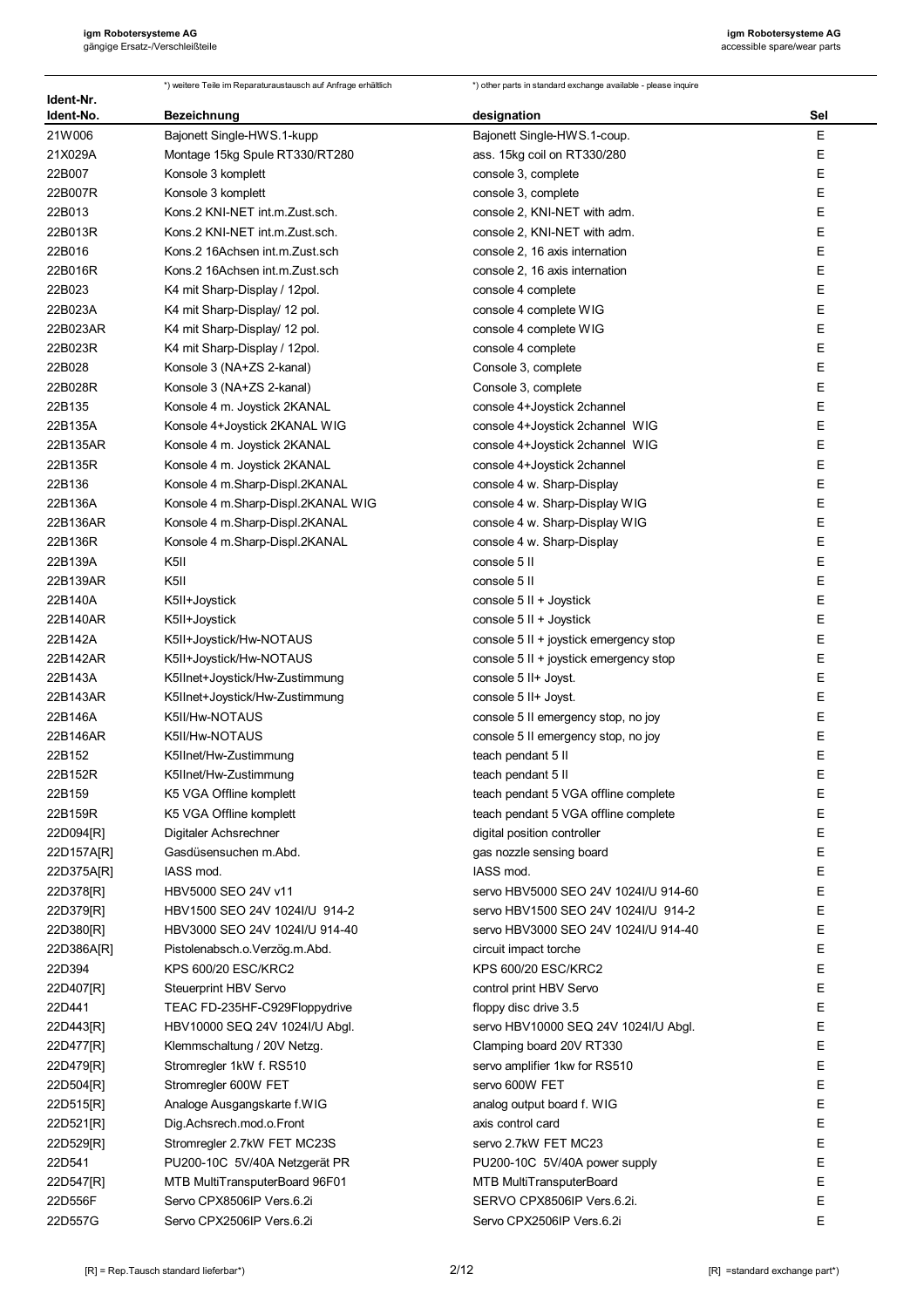| Ident-Nr.     | *) weitere Teile im Reparaturaustausch auf Anfrage erhältlich | *) other parts in standard exchange available - please inquire |     |
|---------------|---------------------------------------------------------------|----------------------------------------------------------------|-----|
| Ident-No.     | <b>Bezeichnung</b>                                            | designation                                                    | Sel |
| 22D558[R]     | Libo-Pci-Karte "Kurz"                                         | Libo-Pci-board                                                 | Ε   |
| 22D619        | TEAC FD-235HF 3,5" f. Transput                                | TEAC FD-235HF 3,5" f. Transput                                 | E   |
| 22D623        | DDYS-T0917 SCSI-HARDDISK 68PIN                                | DDYS-T0917 SCSI-HARDDISK 68PIN                                 | Ε   |
| 22D640        | KVGA C2.0 für KCP2/K5                                         | KVGA C2.0 for KCP2/K5                                          | E   |
| 22D929        | KSD1-8 Servomodul Achse 3-6                                   | servomodul KSD1-8                                              | E   |
| 22D930        | KSD1-16 Servomodul Achse 1-2                                  | servomodul KSD1-16                                             | E   |
| 22D932[R]     | Initiatorprint RT330 AC                                       | Initiatorprint RT330 AC                                        | E   |
| 22D943        | RDW2 Karte                                                    | RDW2 board                                                     | E   |
| 22D945        | <b>HEDA-DSE modifiziert</b>                                   | <b>HEDA-DSE</b> modified                                       | E   |
| 22D951        | DSE-IBS-C33 AUX KRC2 XP                                       | DSE-IBS-C33 AUX KRC2 XP                                        | E   |
| 22D952        | CI-Board ESC 3.0 Extended XP                                  | CI-Board ESC 3.0 Extended XP                                   | E   |
| 22D953        | KPC2004 HDD, Stossg. Ausf. Kom. XP                            | KPC2004 HDD, Kom. XP                                           | Ε   |
| 22D957[R]     | <b>iLS ADC V1</b>                                             | <b>iLS ADC V1</b>                                              | E   |
| 22D958        | Rs232 zu rs422/485                                            | Rs232 to rs422/485                                             | E   |
| 22D971A       | <b>EDS Display komplett</b>                                   | EDS display complete                                           | E   |
| <b>22S006</b> | Buskoppler BK5250 (BK5200)                                    | bus coupler BK5250                                             | Ε   |
| 22S011        | Devicenet 8kanal Dig.Output                                   | devicenet 8channel dig. Input                                  | E   |
| 22S012        | Devicenet 8kanal Dig. Input 24V                               | devicenet 8channel dig. Input 24V                              | E   |
| 23Z002        | Prüfspitze<br>Nirosta A2                                      | calibration point                                              | E   |
| 26E038        | RTi-Datenkabel Roboterintern                                  | Rti data cable internal                                        | E   |
| 27A574        | Resolverkab.f.HDY-Motor 2.5m                                  | resolver cable for HDY-motor 2.5m                              | E   |
| 27B004        | Konsolenkabel f.Konsole 2 10m                                 | cable console 2 10m                                            | E   |
| 27B009        | Konsolenkabel f.Konsole 2 15m                                 | cable console 2 15m                                            | E   |
| 27B012        | Konsolenkabel f. Konsole 3 10m                                | cable console 3 10m                                            | E   |
| 27B098        | Konsolenkab. f. Konsole 3 15m                                 | cable console 3 15m                                            | E   |
| 27B391        | Kabel f.Konsole 4 10m NA99V1                                  | cable f. console 4 10m NA99V1                                  | E   |
| 27B393        | Kabel f.Konsole 4 20m NA99V1                                  | cable f. console 4 20m NA99V1                                  | E   |
| 27B398        | Motorkabel f. HDY-115                                         | motor cable for HDY-115                                        | Ε   |
| 27B423-010    | Konsolenkabel K5 10m                                          | cable for console 5 10m                                        | Ε   |
| 27B423-015    | Konsolenkabel K5 15m                                          | cable for console 5 15m                                        | E   |
| 27B423-020    | Konsolenkabel K5 20m                                          | cable for console 5 20m                                        | E   |
| 27B423-025    | Konsolenkabel K5 25m                                          | cable for console 5 25m                                        | E   |
| 31A007        | Schneckenrad R65/9.25                                         | worm wheel R65/9.25                                            | E   |
| 31A035        | Schneckenrad R53/6.67                                         | worm wheel R53/6.67                                            | E   |
| 31A053        | Druckfeder 206 mm                                             | pressure spring I=206mm                                        | Ε   |
| 31A100        | Rückstellfeder                                                | recoil feather                                                 | Е   |
| 31A1005       | Absteckwerkzeug 4.-6.A.RTi-330                                | setting tool 4.-6. axis Rti-330                                | Ε   |
| 31A1017-01    | Absteckstift D=8/L=160 axis 1                                 | stick pin D=8/L=160 Achse 1                                    | E   |
| 31A1017-03    | Absteckstift D=8/L=290 A1-A3                                  | stick pin D=8/L=290 A1-A3                                      | Ε   |
| 31A1017-04    | Absteckstift D=5/L=160 A4-A6                                  | stick pin D=5/L=160 A4-A6                                      | Ε   |
| 31A148        | Zahnriemen 16T5-390                                           | toothed belt 16T5-390                                          | Ε   |
| 31A156        | Spannstück                                                    | clamping piece                                                 | Е   |
| 31A166        | Druckfeder 18 lg                                              | pressure spring 18                                             | V   |
| 31A198        | Kegelritzel z=13,m=0.5                                        | bevel pinion z=13,m=0.5                                        | E   |
| 31A199        | Kegelrad $z=84$ , m=0.5                                       | bevel gear z=84,m=0.5                                          | Ε   |
| 31A218A       | Adapter 01MB4 5.Achse                                         | Adaptor 01MB4 5th axis                                         | E   |
| 31A229        | Stromdüse 0,8 kurz                                            | contact tube 0.8 short                                         | V   |
| 31A230        | Stromdüse 1,0 kurz                                            | contact tube 1.0 short                                         | V   |
| 31A231        | Stromdüse 1,2 kurz                                            | contact tube 1,2 short                                         | V   |
| 31A233        | Stromdüse 0,8 lang                                            | contact tube 0.8 long                                          | V   |
| 31A234        | Stromdüse 1,0 lang                                            | contact tube 1.0 long                                          | V   |
| 31A235        | Stromdüse 1,2 lang                                            | contact tube 1.2 long                                          | V   |
| 31A244B       | Überwurfmutter                                                | nut                                                            | V   |
| 31A248        | Teflonhülse gerade                                            | teflon sleeve straight                                         | V   |
| 31A266        | Gasdüse kompl.                                                | gas nozzle standard compl.                                     | V   |
| 31A267        | Gasdüse schmal kurz                                           | gas nozzle short                                               | V   |
| 31A268        | Gasdüse lang                                                  | gas nozzle long                                                | V   |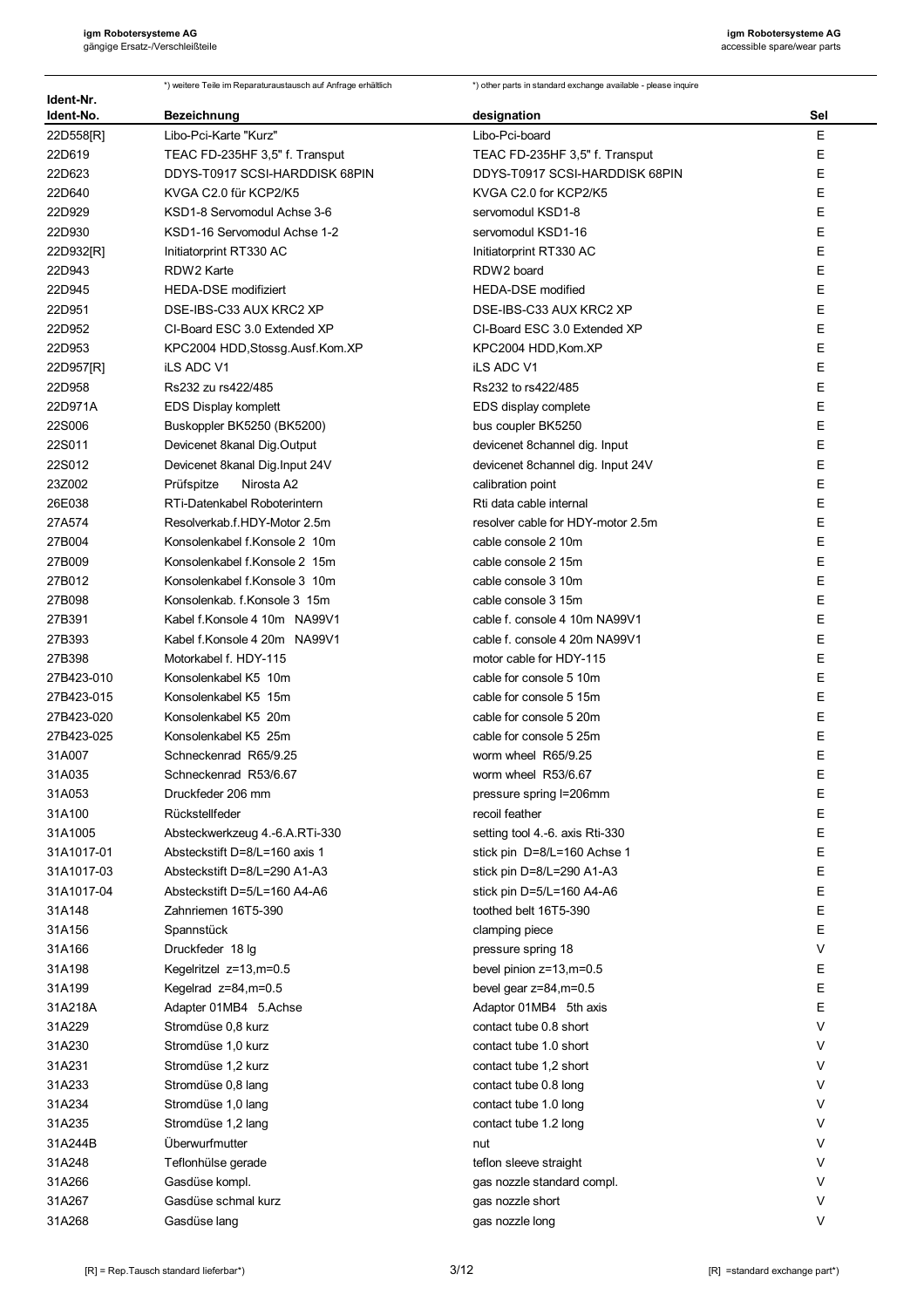| Ident-Nr.        | *) weitere Teile im Reparaturaustausch auf Anfrage erhältlich | *) other parts in standard exchange available - please inquire |             |
|------------------|---------------------------------------------------------------|----------------------------------------------------------------|-------------|
| Ident-No.        | <b>Bezeichnung</b>                                            | designation                                                    | Sel         |
| 31A383A          | Prüfspitze f. Draht 1.2                                       | reference pin for wire 1.2                                     | $\mathsf E$ |
| 31A394A          | Prüfspitze 1.2                                                | testing tip 1.2                                                | Е           |
| 31A397           | Gasdüse SO extra lang IGM-Bren                                | special gas nozzle extra long                                  | V           |
| 31A402A          | Prüfspitze f. Draht 1.6                                       | testing tip 1.6mm                                              | Е           |
| 31A405           | Kegelrad z=81,m=0.5                                           | bevel gear z=81, only with 31A                                 | E           |
| 31A406           | Kegelritzel z=13,m=0.5                                        | bevel pinion z=13, only with 3                                 | Е           |
| 31A467           | Druckfeder c=30.28N/mm^2                                      | pressure spring c=30.28N/mm^2                                  | $\vee$      |
| 31A507A          | Überwurfmutter Alu                                            | union nut                                                      | Е           |
| 31A509E          | Isolierring                                                   | insulating ring                                                | E           |
| 31A543           | Kugelgewindestift                                             | set screw                                                      | E           |
| 31A635A          | Federndes Druckstück, HK 4360                                 | spring-thrust piece HK 4360                                    | V           |
| 31A654           | Gehäuse Al                                                    | casing box                                                     | E           |
| 31A658B          | Funkenschutz 5mm dick                                         | spark protection 5mm                                           | V           |
| 31A668           | Spannschr. M5 f.kupp.SPKT                                     | clamping screw M5 f.hose package                               | V           |
| 31A801           | Druckfeder Da=11Lo=22ig=7d=1,6                                | pressure spring Da=11Lo=22ig=7d=1,6                            | V           |
| 31A804B          | Kontaktscheibe                                                | contact disc                                                   | Е           |
| 31A846           | Gehäuse 6.A. für Wechselsystem                                | casing 6 axis for change system                                | E           |
| 31A964           | Wasser Stromkabel A=20                                        | water current cable A=20                                       | V           |
| 31A965           | Wasser Stromkabel A=50                                        | water current cable A=50                                       | $\vee$      |
| 31A967B          | Pistolenaufnahme kpl.RT280/330                                | torch seat assembly                                            | Е           |
| 31A989           | HL-Prüfspitze f.Draht 1.2                                     | HL-testing tip 1.2                                             | E           |
| 31A992           | Wasser-Stromkabel A=214                                       | water current cable A=214                                      | V           |
| 31A993           | Pistolenanschluß komplett                                     | torch connection compl.                                        | Е<br>E      |
| 31A994           | Mittelteil komplett                                           | center part complete                                           | V           |
| 31G008           | iCAM Wechselfenster                                           | iCAM safety glass                                              | V           |
| 31G028           | iCAM-ibs Wechselfenster                                       | iCAM safety glass ibs                                          | Ε           |
| 31H004<br>31H007 | 5.A.RT330<br>Lagerbuchse<br>Sonderwellenm.KM6 5.A.RT330       | bearing bush 5.axis RT330<br>special shaft nut KM6 5.A.RT330   | E           |
| 31H008A          | Doppelschneckenwelle 5.A.RT330                                | shaft/double lead screw 5A                                     | Ε           |
| 31H010           | 5.A.RT330<br>Schneckenrad                                     | worm wheel 5.A.RT330                                           | E           |
| 31H012A          | 5.A.RT330.1<br>Stellhülse                                     | adjustable adapter 5.A.RT330.1                                 | E           |
| 31H014           | Hypoidkegeltr paarw.5.A.RT330                                 | hypoid bevel gear 5.A.RT330                                    | E           |
| 31H015A          | 5.A.RT330<br>Lagerbock                                        | bearing block 5 axis RT330                                     | E           |
| 31H018B          | Hohlwelle TWIN Torch Drive                                    | shaft twin torch drive                                         | E           |
| 31H021           | Stufe"2"6.A.RT330<br>Kegelrad                                 | bevel wheel "2" 6.A.RT330                                      | Е           |
| 31H022           | Kegelritzel Stufe"2"6.A.RT330                                 | bevel pinion "2" 6.A.RT330                                     | Е           |
| 31H023           | Kegelritzel Stufe"1"6.A.RT330                                 | bevel pinion "1" 6.A.RT330                                     | Е           |
| 31H024           | Kegelrad<br>Stufe"1"6.A.RT330                                 | bevel wheel "1" 6.A.RT330                                      | Ε           |
| 31H028           | Adapter f.Winkelschrittg. K92                                 | adaptor for encoder K92                                        | Е           |
| 31H048           | Weggeberadapter für RS510-L1                                  | adaptor for encoder RS510-L1                                   | Ε           |
| 31H049           | Spannhülse-Spkt.Ans.6.A.RT330                                 | clamping sleeve 6 axis RT330 hose package                      | Ε           |
| 31H106           | Schneckenrad<br>1.+2.A.RT330                                  | worm wheel 1.+2.A.RT330                                        | E           |
| 31H203B          | 2.A.RT330.1<br>Schwenkauge                                    | swivelling eye 2.A.RT330.1                                     | E           |
| 31H204B          | Kurbelscheibe bearb. 1A. RT330.1                              | cranc disc machined 1 axis RT330.1                             | E           |
| 31H317           | Riemenrad1 1. Stufe 6.A.RTi-330                               | belt wheel 1.step 6.A.RTi-330                                  | Е           |
| 31H329           | Zahnriem.HTD5M-180 6.A.RTi330S                                | toothed belt HTD5M-180 6.A.RTi330S                             | E           |
| 31H408           | Ritzel Stufe 1 Getr. 4. A.RT330                               | pinion "1" gear 4 axis RT330                                   | Ε           |
| 31H606           | Sonderwellenmutter<br>RT330                                   | special shaft nut RT330                                        | E           |
| 31K012           | Doppelschnecke (1 Paar)                                       | double-lead screw                                              | Е           |
| 31S076           | Zmb.Drahtf.schl.zweiseitig 10m                                | wire feeding hose 10m                                          | V           |
| 31S219           | Zmb.Drahtf.schl.zweis.6,5m                                    | wire feeding hose 6.5 m                                        | V           |
| 31S417           | <b>VSMG</b><br>Abdeckung Z-Anschluß                           | covering Z connection                                          | Ε           |
| 31S424           | Drahtführungsadapter                                          | wire guiding adaptor                                           | Е           |
| 31S442           | Antriebseinheit TD-22m/min                                    | gear motor unit push pull 22m/min                              | E           |
| 31S446           | Adapter-Deckel Push-Pull                                      | adaptor-cover push pull                                        | Е           |
| 31S497           | Gehäuse für Twin One Hose                                     | housing for twin one hose                                      | Ε           |
| 31S498           | Aufsetzring für EWS                                           | ring for EWS                                                   | E           |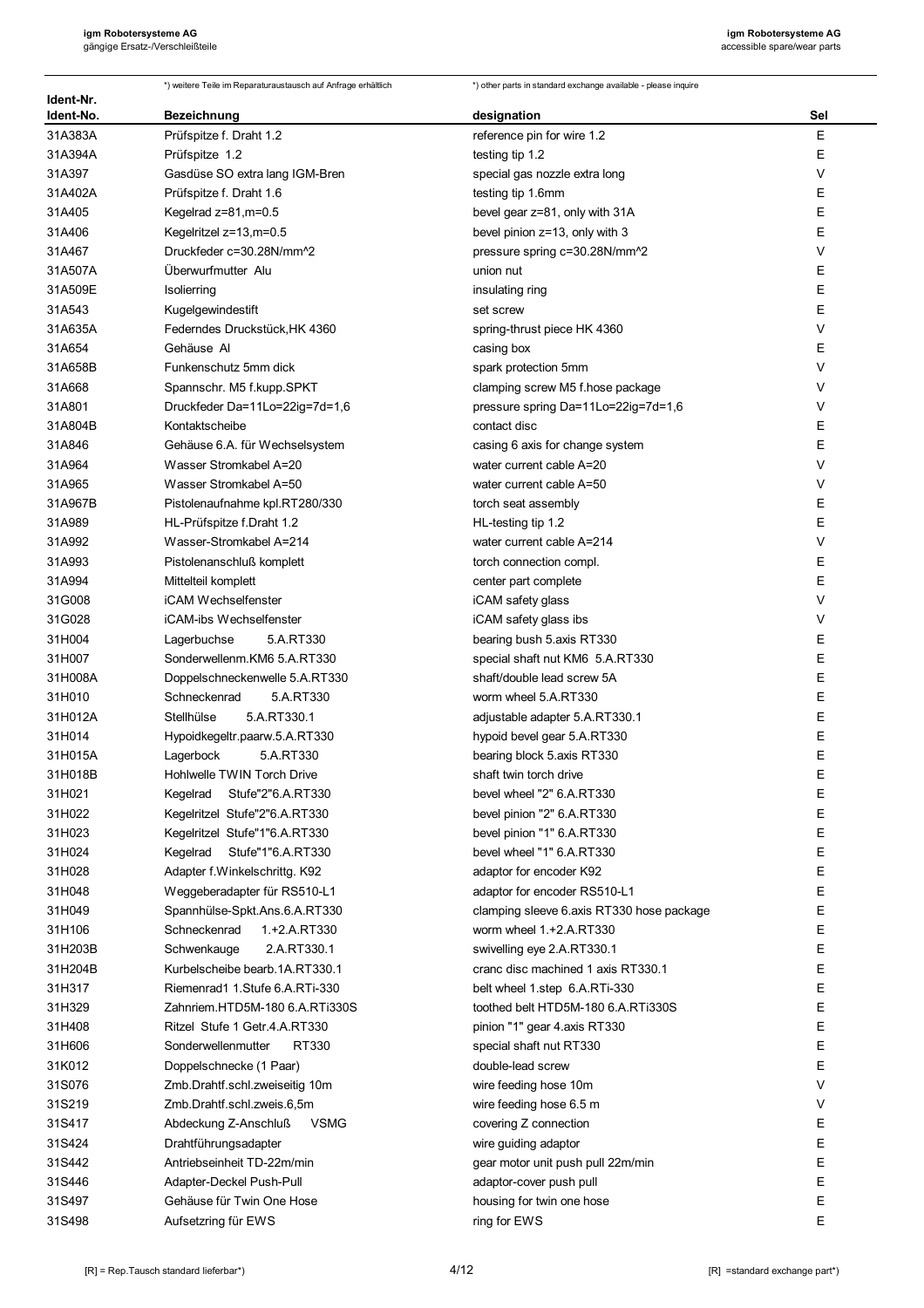|                        | *) weitere Teile im Reparaturaustausch auf Anfrage erhältlich | *) other parts in standard exchange available - please inquire |     |
|------------------------|---------------------------------------------------------------|----------------------------------------------------------------|-----|
| Ident-Nr.<br>Ident-No. | <b>Bezeichnung</b>                                            | designation                                                    | Sel |
| 31S502                 | Halterring TWIN ONE HOSE                                      | holding ring twin one hose                                     | Ε   |
| 31S553                 | Pistolenaufnahme - RTi-330                                    | torch connection RTi330                                        | Ε   |
| 31Y079                 | Zahnrad"1"f.Umdrehungsz.BS                                    | gear wheel "1" f. revolution counter                           | E   |
| 41B005                 | Sechskantmutter M 8                                           | hexagonal nut M8                                               | Ε   |
| 41B154                 | Wellenmutter selbstsich.FU00SS                                | self-locking nut FU00SS                                        | Ε   |
| 41B155                 | Wellenmutter selbstsich.FU01SS                                | self-locking nut FU01SS                                        | Ε   |
| 41D005                 | Federring A 8                                                 | split washer A8                                                | Е   |
| 41J012                 | Tellerfeder B 112 x57 x4                                      | spring B 112 x57 x4                                            | Ε   |
| 41J037                 | Druckstück HWN 205S-M5-K                                      | thrust piece HWN 205S-M5-K                                     | E   |
| 42A001                 | Rillenkugellager 6302                                         | deep-groove ball bearing 6302                                  | E   |
| 42A008                 | Rillenkugellager 61810, T                                     | deep-groove ball bearing 61810, T                              | Ε   |
| 42A009                 | Rillenkugellager 618/8 (688)                                  | deep-groove ball bearing 618/8                                 | E   |
| 42A027                 | Kegelrollenlager 30302, J2                                    | tapered roller bearing 30302, J2                               | Ε   |
| 42A028                 | Kegelrollenlager 32014 X                                      | tapered roller bearing 32014 X                                 | Ε   |
| 42A029                 | Kegelrollenlager 30206                                        | tapered roller bearing 30206                                   | E   |
| 42A034                 | Schraegkugellager 7201 B.TVP                                  | angular ball bearing 7201 B                                    | Е   |
| 42A038                 | Nilos-Ring 61810AV                                            | nilos-Ring 61810AV                                             | Ε   |
| 42A040                 | Zylinderlager 12/16x8                                         | cylinder bearing 12/16x8                                       | Е   |
| 42A041                 | Zylinderlager PAP 0810 P10                                    | cylinder bearing PAP 0810 P10                                  | E   |
| 42A045                 | Lupoleonstopfen 20 GPN 300F19                                 | Lupoleon plug 20 GPN 300F19                                    | V   |
| 42A078                 | Rillenkugellager 61814                                        | deep-grove ball bearing 61814                                  | Ε   |
| 42A087                 | Kegelrollenlager 30205 A                                      | tapered roller bearing 30205 A                                 | E   |
| 42A223                 | Rillenkugellager 61815                                        | deep-grove ball bearing 61815                                  | Ε   |
| 42A225                 | Rillenkugellager 16002/2Z                                     | deep groove roller bearing 160                                 | Ε   |
| 42A226                 | Axialnadellager NKX10 10TN                                    | thrust roller bearing NKX10                                    | Ε   |
| 42A228                 | Nadelhülse HK1010                                             | needle bush HK1010                                             | Ε   |
| 42A239                 | Rillenkugellager 61807                                        | deep groove roller bearing 160                                 | Ε   |
| 42A247                 | Kegelrollenlager 332060                                       | tapered roller bearing 332060                                  | Ε   |
| 42A248                 | Kegelrollenlager 32006X0                                      | tapered roller bearing 32006XD                                 | Ε   |
| 42A254                 | Kegelrollenlager 32005X0                                      | tapered roller bearing 32005XD                                 | Ε   |
| 42A274                 | Axialnadellager AXK 1024                                      | thrust roller bearing AXK 1024                                 | Е   |
| 42A275                 | Axialscheibe AS 1024                                          | axial disc AS 1024                                             | Ε   |
| 42A276                 | Axialscheibe LS 1024                                          | axial disc LS 1024                                             | Ε   |
| 42A510                 | Axial-Schrägkugellager90x40x23                                | axial ball bearing 90x40x23                                    | Е   |
| 42E019                 | FJUM-01-16 Flanschlager                                       | FJUM-01-16 plastic bushing                                     | Ε   |
| 42E020                 | WSM-1618-20 Gleitlager                                        | WSM-1618-20 sleeve bearing                                     | E   |
| 42E021                 | WSM-4044-30 Gleitlager                                        | WSM-4044-30 sleeve bearing                                     | E   |
| 43A002                 | Unilat-Kupplung A032E-D06-D10                                 | unilat-coupling A032E-D06-D10                                  | Е   |
| 43A004                 | MC13SR0001 1.27Nm/3000U/min/                                  | MC13S motor 70V/1.27Nm/3000U/m                                 | Ε   |
| 43A005                 | Motor Stabanker BBC-UGTMEM-01M                                | motor BBC-UGTMEM-01M                                           | Е   |
| 43A006                 | Motor Stabanker BBC UGTMEM-03S                                | motor BBC UGTMEM-03S                                           | Е   |
| 43C005                 | Zahnriemen HTD 560-5M-25                                      | toothed belt HTD 560-5M-25                                     | Ε   |
| 43C010                 | Zahnriemen PGGT 5MR-425-25                                    | toothed belt PGGT 5MR-425-25                                   | Е   |
| 43C012                 | Zahnriemen PGGT 5MR-375-15                                    | toothed belt PGGT 5MR-375-15                                   | E   |
| 43C089                 | Zahnriemen PGGT 5MR-330-15                                    | toothed belt PGGT 5MR-330-15                                   | Ε   |
| 43D056                 | Motor RS440                                                   | motor RS440                                                    | E   |
| 43D062                 | Motor RS340                                                   | motor RS340                                                    | E   |
| 43D063                 | Motor RS320                                                   | motor RS320                                                    | Ε   |
| 43D069                 | Motor RS440 + Stecker                                         | RS440 motor adapted+connector                                  | E   |
| 43D071                 | Motor RS340 bearb.+Stecker-041                                | RS340 motor adapted+connector 041                              | Е   |
| 43D072                 | Motor RS240 bearb.+Stecker-041                                | RS240 motor adapted+connector                                  | Ε   |
| 43D133                 | 600V Motor Typ E Achse 4,5,6                                  | 600V motor Type E axis 4,5,6                                   | Е   |
| 43D141                 | MHA105 60 06 5 19 21 65 4                                     | motor MHA105 60 06 5 19 21 65 4                                | Ε   |
| 43D151                 | MDSKSRS050-23 mit Nut+Stecker                                 | MDSKSRS050-23 with slot+plug                                   | Ε   |
| 43D153                 | MDSKSRS030-43 ohne Nut+Stecker                                | MDSKSRS030-43 without slot+plug                                | Е   |
| 43D154                 | MDSKSRS030-43 mit Nut+Stecker                                 | MDSKSRS030-43 with slot $+$ plug                               | Ε   |
| 43D161                 | Motor 1. u. 2.Achse RTi-330                                   | motor 1. u. 2.axis RTi-330                                     | E   |
|                        |                                                               |                                                                |     |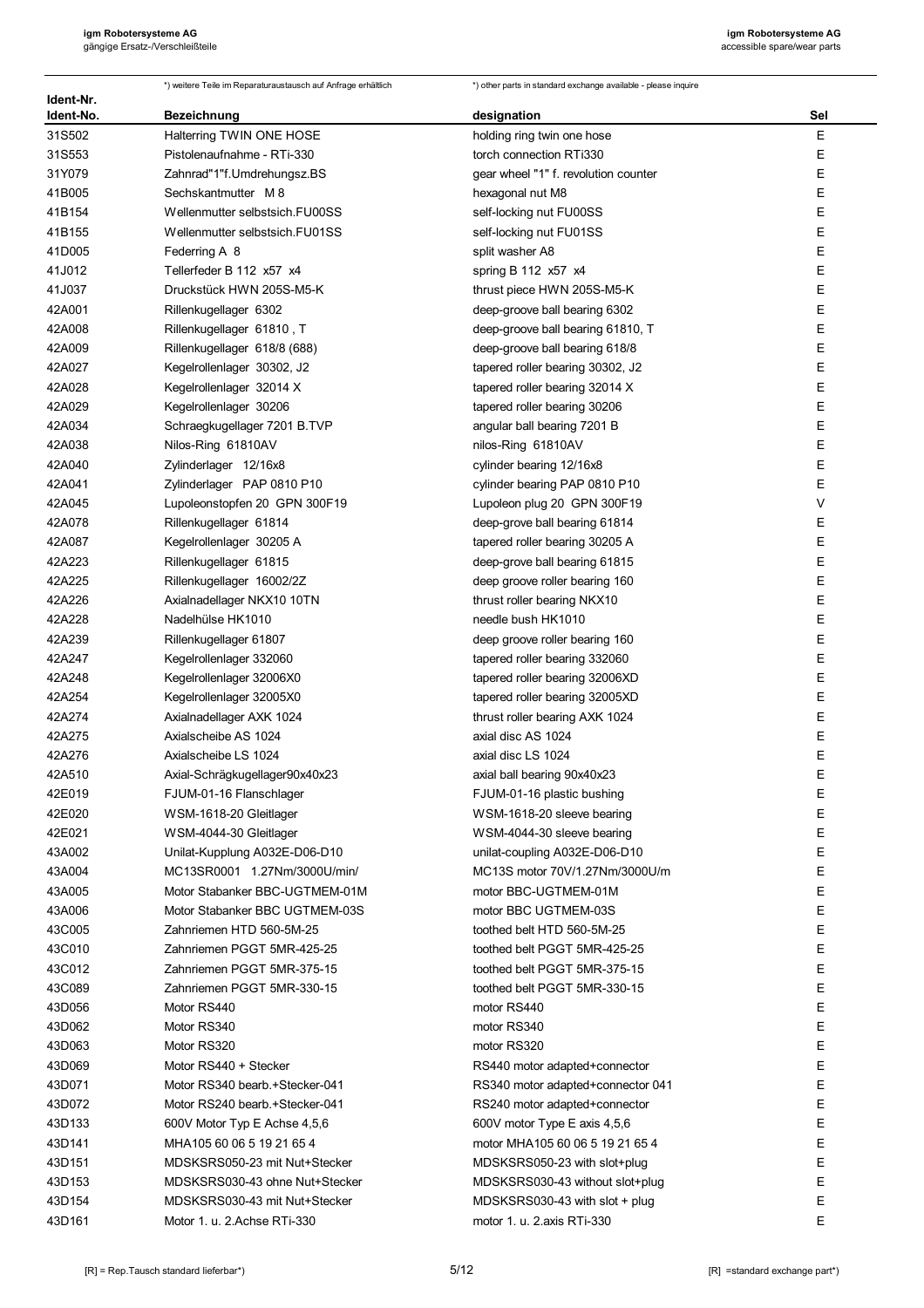| Ident-Nr. | *) weitere Teile im Reparaturaustausch auf Anfrage erhältlich | *) other parts in standard exchange available - please inquire |        |
|-----------|---------------------------------------------------------------|----------------------------------------------------------------|--------|
| Ident-No. | <b>Bezeichnung</b>                                            | designation                                                    | Sel    |
| 43D162    | Motor 3. u. 5. Achse RTi-330                                  | motor 3. u. 5 axis RTi-330                                     | Ε      |
| 43D163    | Motor 4. u. 6. Achse RTi-330                                  | motor 6 axis RTi-330                                           | Ε      |
| 43D165    | MDSKSRS040-53 ohne Nut+Stecker                                | MDSKSRS040-53 without slot+plug                                | E      |
| 43F046    | XFCGS 110-59/19/115                                           | XFCGS 110-59/19/115                                            | E      |
| 43G002    | Kupplung Unilat A032A-D06-D06                                 | coupling unilat A032A-D06-D06                                  | E      |
| 44A002    | Stromdüse stand.1,0                                           | contact tube 1.0 standard                                      | V      |
| 44A003    | Stromdüse stand.1,2                                           | contact tube 1.2 standard                                      | V      |
| 44A005    | O-Ring Viton 17.04 x3.53 Viton                                | O-ring Viton 17.04x3.53                                        | V      |
| 44A006    | O-Ring Viton 18.42 x 5.33                                     | O-ring Viton 18.42x5.33                                        | V      |
| 44A111    | $O-Ring ID=6mm$ , $w=1.5mm$ Vito                              | O-ring ID=6mm, w=1.5mm                                         | V      |
| 44A113    | O-Ring ID=5.28mm, w=1.78/Viton                                | O-ring ID=5.28mm, w=1.78/Viton                                 | V      |
| 44A114    | O-Ring ID=8mm, w=1mm Viton 80                                 | O-ring ID=8mm, w=1mm Viton 80                                  | V      |
| 44A116    | O-Ring ID 5.00x1.50                                           | O-ring ID 5.00x1.50                                            | V      |
| 44A120    | O-Ring ID 4.00x1.00 80Shore                                   | O-ring ID 4.00x1.00 80Shore                                    | V      |
| 44B015    | Schutzglas f. M-SPOT 90                                       | safety glass for M-Spot 90                                     | V      |
| 44B022    | Schutzglas für Mini-i/60 + 90                                 | safety glass for mini-i/60+90                                  | V      |
| 44B045    | Schutzglas für JUPITER Kamera                                 | safety glass for JUPITER camera                                | V      |
| 45A003    | Schmiernippel M6                                              | grease nipple M6                                               | V      |
| 45A021    | Schmiernippel R1/8                                            | grease nipple R1/8                                             | V      |
| 45A034    | Schmiereinheit Simalube 125                                   | grease cartridges Simalube 125                                 | V      |
| 45E007    | Wasserfilter ext.f.Wasserpumpe                                | water filter external f. water pump                            | V      |
| 45E008    | Filterrohrsieb f.Filter 45E007                                | filter tube f. filter 45E007                                   | V      |
| 46A147    | Winkeleinschr. anschl. R1/4 d 6                               | male elbow coupling G1/4 d 6                                   | E      |
| 46A148    | Ger. Verbindungsanschluß d 6                                  | straight plug-type conn. d 6                                   | E      |
| 46A172    | 2-Ohr Quetschklemme                                           | spring clip 9-11 2-Ohr                                         | Ε      |
| 46A208    |                                                               | one-wax restrictor DRV 1/8                                     | Ε      |
|           | Drosselrückschlagventil-DRV1/8                                |                                                                | E      |
| 46A244A   | Einspritzöler LUBI-08 1/4"                                    | LUBI-08 injection oiler 1/4"                                   | ٧      |
| 46A252    | Schlauch PA 6x1 Da=6 bl                                       | hose PA 6x1 Da=6 bl                                            | V      |
| 46A253    | Schrumpfschlauch IMCS 38/12                                   | shrink hose IMCS 38/12                                         | V      |
| 46A273    | <b>Schlauch Unipress</b>                                      | hose unipress                                                  | V      |
| 46A274    | Schlauch Nylflex NW8x3                                        | hose nylflex NW8x3                                             |        |
| 46A338    | <b>Dieselfilter</b>                                           | water filter                                                   | V      |
| 46A346    | Winkel-Einschr.Anschl.G1/8 d 6                                | male elbow coupling G1/8 d 6                                   | Ε<br>E |
| 46A349    | Ger.Einschr.verbind.                                          | connection                                                     |        |
| 46A413    | Winkelanschluß d 4                                            | swivel elbow adaptor d 4                                       | Ε      |
| 46A416    | Schlauch PA 8x1 Da=8 nt                                       | hose PA 8x1 Da=8 nt                                            | V      |
| 46A417    | Winkeleinschr.anschl. R1/4 d 8                                | male elbow coupling R1/4 d 8                                   | Ε      |
| 46A436    | 1-Ohr-Quetschkl.m.Einlagering                                 | 1 ear-spring clip with ring                                    | Ε      |
| 46A439A   | Strömungswächter                                              | water monitoring                                               | E      |
| 46A440    | Adapter für Strömungswächter                                  | adapter f. flow monitors                                       | E      |
| 46A441    | Anschlußkabel M12 5m Kabel                                    | connection cable M12                                           | E      |
| 46A442    | Strömungswächter FK4000R                                      | water monitoring FK4000R                                       | E      |
| 46A502    | <b>Dieselfilter</b>                                           | water filter                                                   | V      |
| 46A503    | Schl.stecktülle D1= 6/D2= 5                                   | hose nozzle $D1 = 6/D2 = 5$                                    | Ε      |
| 46A516    | Schlauch NW19x3,5                                             | hose NW 19x3,5                                                 | V      |
| 46A522    | Schlauch PA 8x1 Da=8 rt                                       | hose PA 8x1 Da=8 rt                                            | V      |
| 46A567    | Schlauch PU 4x6 Da=6 sw                                       | hose PU 4x6 Da=6 sw                                            | V      |
| 46A590    | Ger.Reduzierverbindung 6/8                                    | reduction 6-8                                                  | E      |
| 46A626    | Zerstäuber Flexibel                                           | liquid spray diffuser                                          | E      |
| 46A702    | Rectus-Schottverschraubung                                    | Rectus-bulkhead fitting                                        | E      |
| 46A704    | Rectus-Stecknippel                                            | fixing nipple                                                  | E      |
| 46C006    | 4-Wege-Kugelhahn                                              | 4-way valve                                                    | E      |
| 46C007    | Druckschalter 0,1-1bar                                        | manometric switch 1bar                                         | E      |
| 46D030A   | Kreuzstück Innengewinde 1/4                                   | cross female 1/4" f. 46A426                                    | E      |
| 46D042    | Winkelsteckanschluß                                           | angular plug connection                                        | E      |
| 46D060    | Kreuzstück Innengewinde G1/4                                  | cross pice core thread G1/4 f. 46A439A                         | Е      |
| 46D400    | Hochdr.Stoßfettpr.180ccm250bar                                | grease gun 180ccm250bar                                        | E      |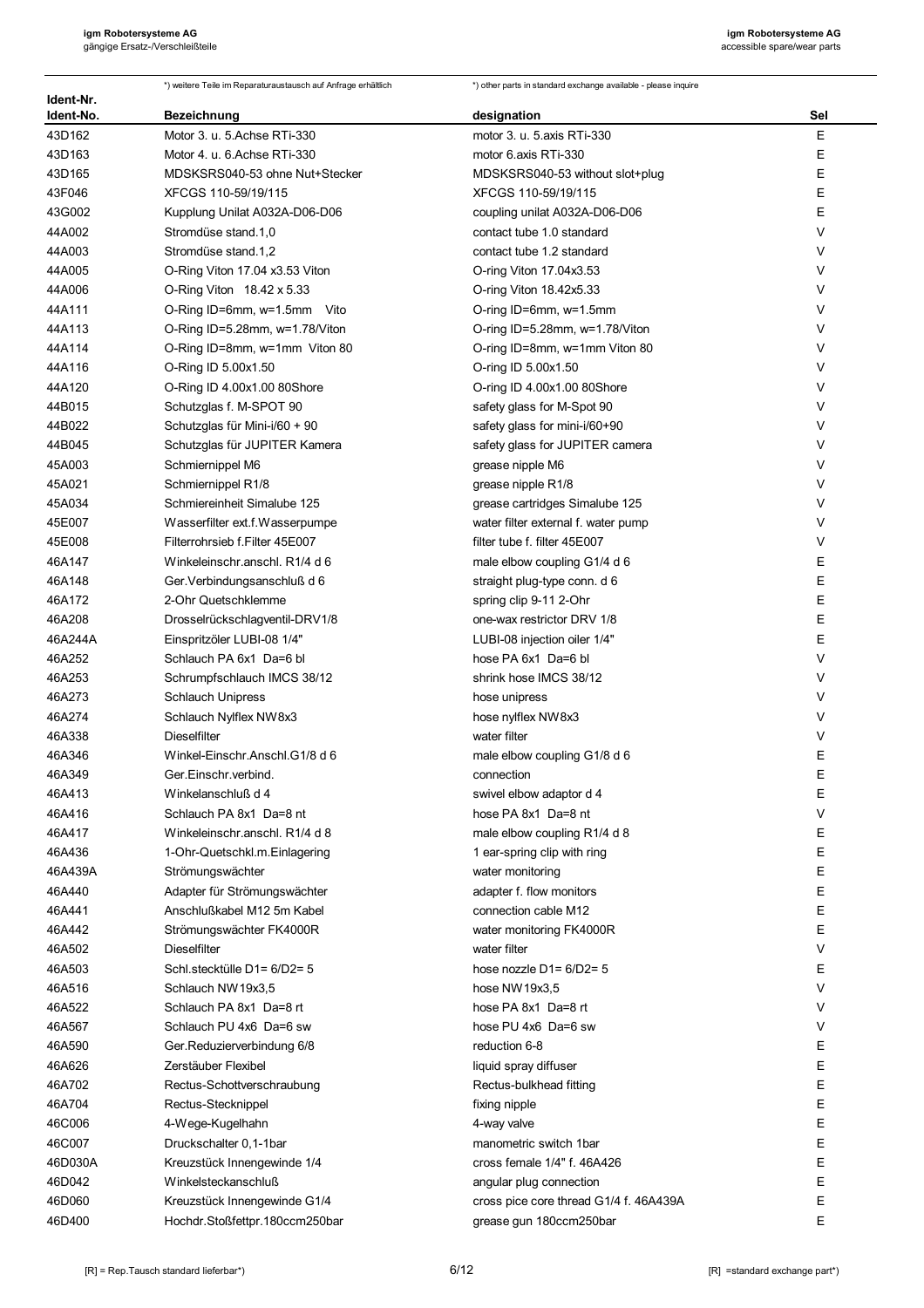| Ident-Nr. | *) weitere Teile im Reparaturaustausch auf Anfrage erhältlich | *) other parts in standard exchange available - please inquire |        |
|-----------|---------------------------------------------------------------|----------------------------------------------------------------|--------|
| Ident-No. | <b>Bezeichnung</b>                                            | designation                                                    | Sel    |
| 46D401    | Hochdr.Hebelfettpr.300ccmkompl                                | grease gun 300 ccm compl                                       | E      |
| 46D402    | Panzerschl.300mm zuFettp.1/8"R                                | armored hose 300mm 1/8"                                        | V      |
| 46D403    | Fettpr.Schiebemundstk.16mm1/8"                                | tip f. grease gun 16mm 1/8"                                    | V      |
| 46D404    | Uni-Mundstück M9x1 f. 46D400                                  | nozzle for grease gun                                          | V      |
| 46D405    | Handfettpresse für HF                                         | hand grease gun                                                | Ε      |
| 46D409    | Spitznippel M9x1 f.46D400                                     | splash nipple for grease gun                                   | $\vee$ |
| 46F002    | Leitungshalter f. d=36                                        | cable holder                                                   | Ε      |
| 46L009A   | Schneidplattenpaar f. DAS                                     | cutting plates f. DAS                                          | V      |
| 46M002A   | DM3000DL Luftmotor                                            | DM3000DL air motor                                             | Ε      |
| 47A002    | Winkelschrittgeber                                            | angular encoder                                                | Ε      |
| 47A027    | Initiator 5m Kabel                                            | initiator 5m cable                                             | E      |
| 47A035    | Winkelkod+Stecker                                             | angular encoder+connector                                      | E      |
| 47A078    | Winkelschrittgeber G71SSCDBI                                  | encoder G71SSCDBI                                              | Ε      |
| 47A152    | Initiator m.Kabel nur RT280                                   | initiator with cable only f. RT280                             | Ε      |
| 47B031    | Init+Steck.0.25m                                              | initiator + plug 0.25m                                         | Ε      |
| 47B032    | Init+Stecker/0.5m                                             | initiator + plug 0.5m                                          | Ε      |
| 47C009    | XCK-P854Positionsschalter                                     | position switch                                                | E      |
| 48A136    | Umdrehungszähler mechanisch                                   | revolution counter                                             | Ε      |
| 48A145    | Fräser f.Gasdüse dm17/65lg fro                                | cleaning milling cutter                                        | V      |
| 48A244    | Kette PKK325/300x xxx/100/150                                 | chain PKK325/300x xxx/100/150                                  | Ε      |
| 48C009    | Schienenführungswagen 35                                      | guiding carriage 35                                            | E      |
| 48C010    | Schienenführungswagen 55                                      | guiding carriage 55                                            | E      |
| 48C012    | Schienenführungswagen 25                                      | guiding carriage 25                                            | E      |
| 48C040A   | Führungswagen Gr. 35                                          | guiding carriage 35                                            | E      |
| 48C041A   | Führungswagen Gr.55                                           | guiding carriage 55                                            | E      |
| 48D033    | Linearschiene 35 L=400                                        | linear guiding                                                 | Ε      |
| 48D038    | Linearschiene 35 L=3040                                       | linear guiding                                                 | Ε      |
| 48D064    | Abdeckkappe f Linearschiene 35                                | cover for rail                                                 | Ε      |
| 48D065    | Abdeckkappe f Linearschiene 55                                | cover for rail                                                 | Ε      |
| 48D069    | Abdeckkappe für HGR3035 Sch.                                  | cover for rail                                                 | E      |
| 48D070    | Abdeckkappe für HGR55 Schiene                                 | cover for rail                                                 | Ε      |
| 48G016    | 4Drahtreinigungsfilz                                          | 4D wire cleaner                                                | V      |
| 48G065    | Fräser f. Gasdüse dm15/65lg igm                               | cleaning milling cutter dm15/65lg igm                          | V      |
| 48G066    | Fräser f. Gasdüse dm12/65lg igm                               | cleaning milling cutter dm 12/65lg igm                         | $\vee$ |
| 48G102    | Federzug 1-2kg (1.6m)                                         | Lifti-balancer 1-2kg (1.6m)                                    | Ε      |
| 48G105    | Kontaktblock E2 102.052.31 m.S                                | contakt-block A 102.052.01                                     | E      |
| 48G107    | Stützr.spiralf.ID=6.1AD=9T=0.7                                | supporting ring spiral ID=6.1AD=9T=0,7                         | V      |
| 48G108    | Bürste 0.2 V2A-Draht                                          | brush 0.2 V2A-wire                                             | V      |
| 48G406    | Befestigungsmutter M30x1,5 Alu                                | fastening nut M30x1,5 Alu                                      | Ε      |
| 50A289    | 900412 VM280 Überspg ableiter                                 | 900412 VM280 surge arrester                                    | E      |
| 53A004    | 9533 CD Miniatur-Drucktaster                                  | 9533 CD mini switch                                            | E      |
| 53A008    | Relais 24VDC                                                  | Relais 24VDC                                                   | E      |
| 53A245    | Trafo-Sanft-Einschalter                                       | soft starter                                                   | E      |
| 53A262    | PNOZmulti Eingangsmodul mi1p                                  | PNOZmulti input modul milp                                     | E      |
| 53A271    | PNOZmulti DeviceNet mc4p                                      | PNOZmulti DeviceNet mc4p                                       | E      |
| 53A272    | PNOZmulti Basisgerät m1p V3.0                                 | <b>PNOZmulti Basic</b>                                         | E      |
| 53K001    | 4658N oder 4656N Lüfter                                       | fan 4658N or 4656N                                             | E      |
| 53K071    | Lüfter 80x80x38mm 8556N                                       | fan 80x80x38mm 8556N                                           | E      |
| 53K088B   | Sonderkühlg. ES 400V/50-60Hz                                  | cooling unit ES 400V/50-60Hz                                   | E      |
| 53K141    | Batterie 12V SA4                                              | accu 12V (KRC2)                                                | V      |
| 53K159    | Sicherungsbeipack KRC2-Schrank                                | fuse set KRC2                                                  | V      |
| 60A003    | Druckr.m.Trapeznut 1.2                                        | 1.2 pressure roller                                            | V      |
| 60A004    | Druckr.m.Trapeznut 1.6                                        | 1.6 pressure roller                                            | V      |
| 60A011    | Druckr. Nut glatt 1.2                                         | pressure roller, slot smooth 1.2                               | V      |
| 60A012    | Druckr. Nut glatt 1.6                                         | pressure roll 1.6                                              | V      |
| 60A013    | Druckr. Nut glatt 1.4                                         | preassure roll 1.4                                             | V      |
| 60A018    | Triebr.m.Trapeznut 1.2                                        | driver roller, trapez. Groove 1.2                              | V      |
|           |                                                               |                                                                |        |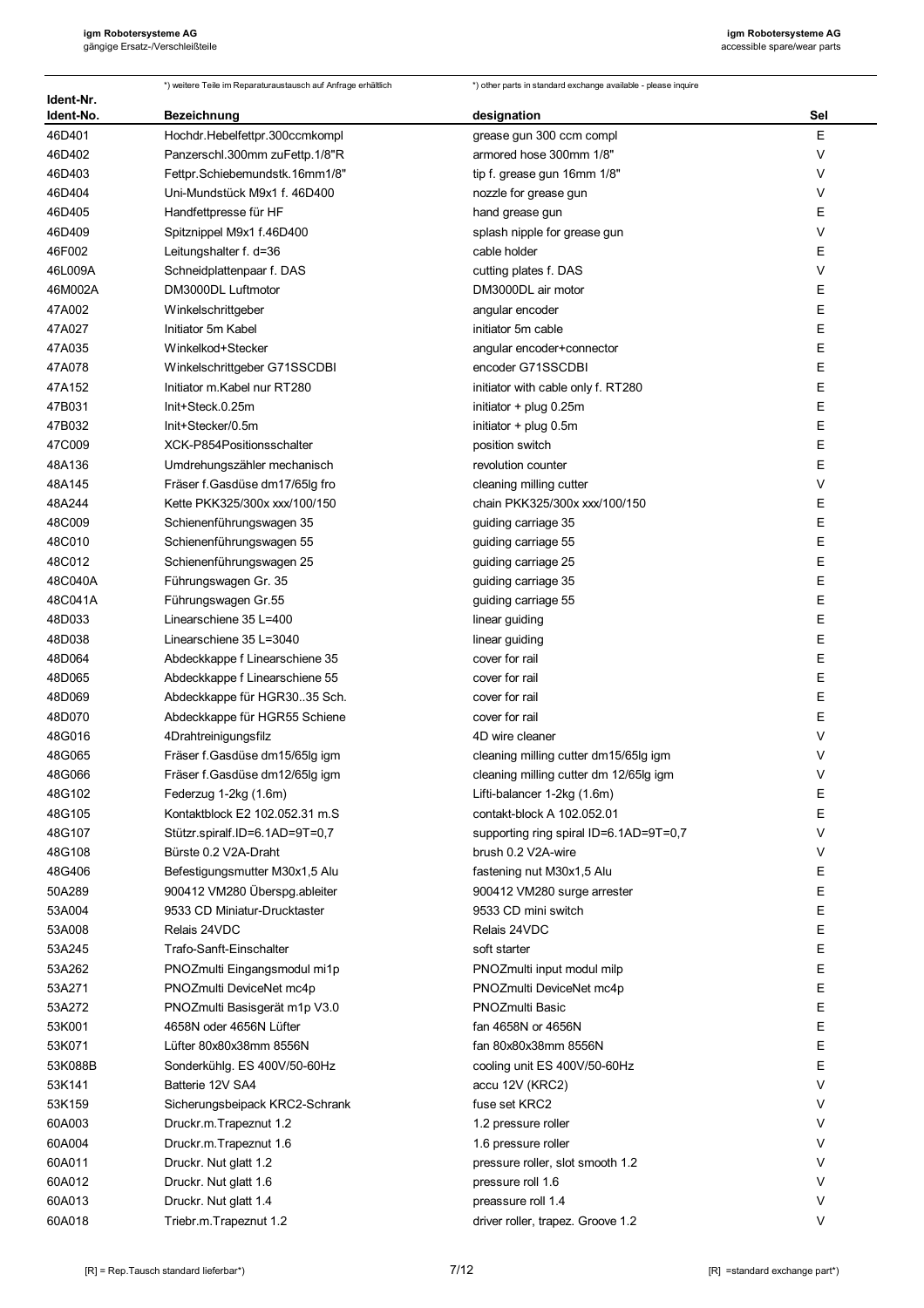|                        | *) weitere Teile im Reparaturaustausch auf Anfrage erhältlich | *) other parts in standard exchange available - please inquire |        |
|------------------------|---------------------------------------------------------------|----------------------------------------------------------------|--------|
| Ident-Nr.<br>Ident-No. | <b>Bezeichnung</b>                                            | designation                                                    | Sel    |
| 60A019                 | Triebr.m.Trapeznut 1.6                                        | driver roller, trapez. Groove 1.6                              | $\vee$ |
| 60A042                 | Drahtdüse f.1.0mm Ig30mm Stahl                                | wire nozzle 1.0 30mm                                           | V      |
| 60A043                 | Drahtdüse f.1.2mm Ig 32,5mm MS                                | wire nozzle f.1.2mm 32,5 mm                                    | V      |
| 60A044                 | Drahtdüse f.1.6mm Ig 32,5mm MS                                | wire nozzle for 1.6mm 32,5 mm                                  | V      |
| 60A045                 | Drahtdüse f.2.4mm Ig30mm Stahl                                | wire nozzle f.2.4mm Ig30mm steel                               | V      |
| 60A046                 | Drahtdüse f.2.8mm Ig30mm Stahl                                | wire nozzle f.2.8mm Ig30mm steel                               | V      |
| 60A047                 | Drahtdüse f.3.2mm Ig30mm Stahl                                | wire nozzle f.3.2mm Ig30mm steel                               | V      |
| 60A049                 | Drahtdüse f.1.0mm lg.32,5 MS                                  | wire nozzle 1.0 32,5mm                                         | V      |
| 60A057                 | O-Ring 16x3 800A, NBR 7001                                    | O-ring 16x3                                                    | V      |
| 60A058                 | O-Ring 7x1.5                                                  | 7x1.5 O-ring                                                   | V      |
| 60A059                 | $O-Ring 4x1.5$                                                | O-ring $4x1.5$                                                 | V      |
| 60A061                 | Schlauchanschluss                                             | hose connection                                                | Ε      |
| 60A063                 | AW650RO Gasduese                                              | AW650R0 gas nozzle                                             | V      |
| 60A064                 | AW800A Lochring                                               | punched ring AW800A                                            | V      |
| 60A065                 | AW650A Lochring                                               | punched ring AW650A                                            | V      |
| 60A066                 | Klemmutter M20x1,5/ADm 37mm                                   | clamping nut M 20 x 1.5                                        | V      |
| 60A068                 | Distanzring                                                   | distance ring                                                  | V      |
| 60A079                 | Kabelkupplung 70-95                                           | cable coupling 70-95                                           | Е      |
| 60A080                 | Kabelstecker 70-95                                            | cable connector 70-95                                          | E      |
| 60A095                 | Anschl.stueck                                                 | connection piece                                               | V      |
| 60A096                 | Drahteinlaufstück 0.8-1.8                                     | wire entry guide 0.8-1.8                                       | V      |
| 60A1011                | Fixiergewindestück M24x1,5                                    | threaded piece M24x1,5                                         | V      |
| 60A1012                | Isolierring                                                   | isolating ring                                                 | V      |
| 60A1013                | Düsenstock                                                    | nozzle base                                                    | V      |
| 60A1014                | Spritzerschutz                                                | spatter protection                                             | V      |
| 60A1015                | Gasdüse kon schraub.dm25/17x79                                | gas nozzle con. dm25/17x79                                     | V      |
| 60A1016                | Suchring                                                      | ring                                                           | V      |
| 60A1017                | Einlaufstück 2-Draht                                          | entry guide twin wire                                          | V      |
| 60A1030                | Ventilgrundkörper G1/8" 2/2Weg                                | valve G1/8" 2/2Weg                                             | E      |
| 60A1035                | Ventilspule 24V/DC                                            | valve spool 24V/DC                                             | E      |
| 60A1044                | Schutzschlauch mit Gewebe                                     | protection tube                                                | V      |
| 60A1045A               | Lederschutzschl.50x1/1,8m 3End                                | protection tube leather 50x1/1,8m 3End                         | V      |
| 60A1046                | Aufnahme Schlauchmuffe TWIN                                   | seat for hose sleeve                                           | Е      |
| 60A1047                | Abdeckung f.Schraube TWIN                                     | cover for screw TWIN                                           | E      |
| 60A1048                | Zentrierrohr TWIN ONE HOSE                                    | central-tube water one hose                                    | V      |
| 60A1049                | Zentrierrohr Wasser TWIN                                      | central-tube water TWIN                                        | V      |
| 60A1050                | Anschlußrohr TWIN ONE HOSE                                    | connection tube twin one hose                                  | V      |
| 60A1053                | Anschlußteil SPKT TWIN kpl.                                   | connection piece hose package twin compl.                      | Ε      |
| 60A1054                | Drahtf.schl.d6/9 1,8m MASTER                                  | wire feeding hose 6/9 1,8m MASTER                              | V      |
| 60A1055                | Drahtf.schl.d6/9 1,8m SLAVE                                   | wire feeding hose 6/9 1,8m SLAVE                               | V      |
| 60A1056                | Buchse 3-polig TWIN ONE HOSE                                  | socket 3-way TWIN ONE HOSE                                     | Ε      |
| 60A1057                | Klemme Band 47,6                                              | clamp $47,6$                                                   | E      |
| 60A1058                | Überwurfmutter M56x2 TWIN                                     | nut M56x2 TWIN                                                 | Ε      |
| 60A1059                | Isolierplatte symmet.14mm TWIN                                | insulating plate sym. 14mm TWIN                                | V      |
| 60A1060                | Knickschutz TWIN ONE HOSE                                     | crack protection                                               | V      |
| 60A1061                | Steckkupplung M5 SW2,7                                        | stick-coupling M5 SW2,7                                        | V      |
| 60A1062                | Wasserschlauch UV-beständig                                   | water hose UV-protected                                        | V      |
| 60A1063                | Schlauchmuffe für SPKT ++                                     | socket for hose package                                        | V      |
| 60A1064                | Zentralanschluß Fronius ++                                    | central connection                                             | Ε      |
| 60A1065                | Fixierring f. SPKT ++                                         | fixing ring hose package                                       | Ε      |
| 60A1067                | Adapter Strom/Wasser                                          | adaptor power/water                                            | Е      |
| 60A1068                | Wasserstromkabel W10/1,8m F++                                 | water-power-cable W10/1,8m F++                                 | V      |
| 60A1070                | Drahtdüse f.1,2mm Ig30mm Stahl                                | wire nozzle for 1,2mm 30mm steel                               | V      |
| 60A1071                | Drahtdüse f.1,6mm Ig30mm Stahl                                | wire nozzle for 1,6 mm 30mm steel                              | V      |
| 60A1072                | Gasdüse gerade TWIN 900 78,5mm                                | gaz nozzle TWIN 900 78,5 mm                                    | V      |
| 60A1081                | Spannstück m. Mutter f. Seele                                 | tension piece with nut                                         | V      |
| 60A1082                | Spannstück m.Mutter f.WIGSEELE                                | clamping piece with nut                                        | V      |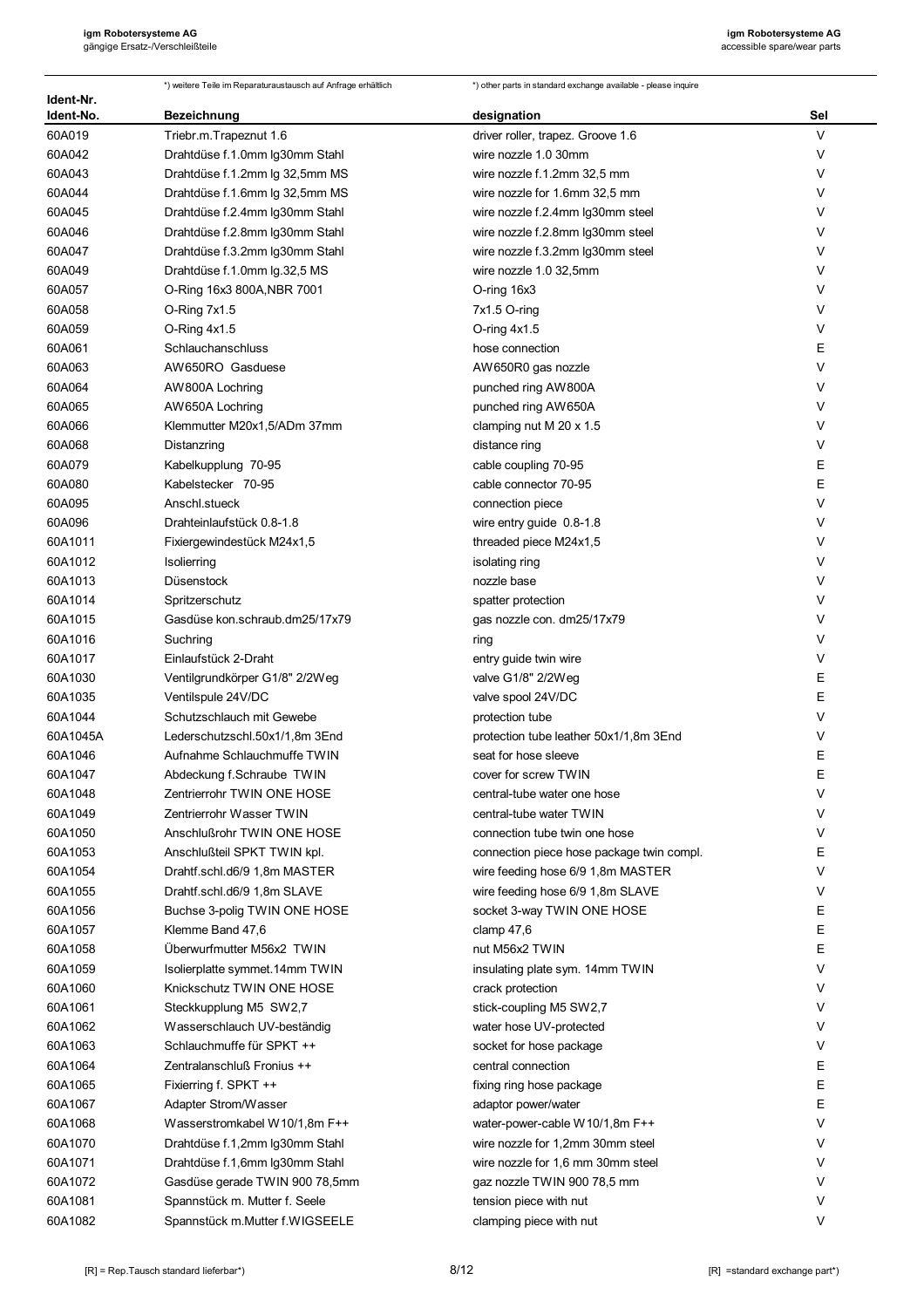|                        | *) weitere Teile im Reparaturaustausch auf Anfrage erhältlich | *) other parts in standard exchange available - please inquire |        |
|------------------------|---------------------------------------------------------------|----------------------------------------------------------------|--------|
| ldent-Nr.<br>Ident-No. | Bezeichnung                                                   | designation                                                    | Sel    |
| 60A1086                | Wasserstromkabel 2m TWIN                                      | water current cable 2m twin                                    | $\vee$ |
| 60A1088                | Zentralanschluß 500A                                          | central connection 500 A                                       | Ε      |
| 60A1111                | Drahtführungsseele 2,9x1,0/0,5                                | wire feeding core 2,9x1,0/0,5                                  | V      |
| 60A1117                | Wasserstromkabel 2,0m++                                       | water-power-cable 2,0m                                         | V      |
| 60A1121                | Gasanschluß TWIN M5/SW8x39                                    | gas connection                                                 | V      |
| 60A1136-250            | Wasser-Stromkabel L=250/16mm2                                 | water current cable 2.5m                                       | V      |
| 60A1139                | Gasdüse TWIN für 11C104 LFR                                   | gas nozzle TWIN for 11C104                                     | V      |
| 60A1140                | Isol.pl. TWIN für 11C104 LFR                                  | insulating plate for 11C104                                    | V      |
| 60A1141                | Düsenst. M10 für 11C104 LFR                                   | nozzle base M10 for 11C104                                     | V      |
| 60A1143                | Dreidrahtadapter                                              | 3-wire adapter                                                 | E      |
| 60A1150                | Stromkabel W16/81mm TWIN igm                                  | power cable W16/81mm TWIN igm                                  | V      |
| 60A1156                | Vorschubrolle FSR U 1,2mm                                     | drive roll FSR U 1,2mm                                         | V      |
| 60A116                 | Graphitseele dm2,5/4,6                                        | teflon liner dm2,5/4,6                                         | V      |
| 60A1161                | Anschlussteil Pistolenaufnahme                                | conn.piece torch receipt TWIN                                  | V      |
| 60A1162                | Pistolenaufnahme TWIN                                         | torch connection TWIN                                          | E      |
| 60A1164                | Schneidring D6                                                | cutting ring D6                                                | V      |
| 60A1165                | Mittelteil TWIN Anschluss                                     | center part connection TWIN                                    | Ε      |
| 60A1167                | Wasserschlauch sw transparent                                 | water hose black                                               | V      |
| 60A137                 | O-Ring 5x2 Viton BR 70                                        | O-Ring 5x2 Viton BR 70                                         | V      |
| 60A141                 | Strombüchse EB50-70 600                                       | bush EB50-70 600                                               | V      |
| 60A146                 | Drahtförderschl. d=5.4                                        | wire feeding tube d=5.4                                        | V      |
| 60A153                 | Kontaktrohr 0.8                                               | contact tube 0.8                                               | V      |
| 60A155                 | Kontaktrohr 2.0                                               | contact tube 2.0                                               | V      |
| 60A156                 | Kontaktrohr 2.4                                               | contact tube 2.4                                               | V      |
| 60A166                 | Kontaktrohr 1.0                                               | contact tube 1.0                                               | V      |
| 60A167                 | Kontaktrohr 1.2                                               | contact tube 1.2                                               | V      |
| 60A167SI               | Kontaktrohr 1.2 Silber+                                       | contact tip 1.2 silver+                                        | V      |
| 60A168                 | Kontaktrohr 1.6                                               | contact tip 1.6                                                | V      |
| 60A169                 | Überwurfmutter                                                | M40x1.5 union nut                                              | V      |
| 60A176                 | Druckr. Nut glatt 1.0                                         | pressure roller flat groove 1.0                                | V      |
| 60A179                 | Triebr.m.Trapeznut 1.0                                        | driving roller trap.groove 1.0                                 | $\vee$ |
| 60A182                 | Druckr.m.Trapeznut 1.0                                        | pressure roller trap.groove 1.0                                | ٧      |
| 60A189                 | Druckr.f.Röhrchendr 1.2                                       | pressure roller, tubular 1.2                                   | V      |
| 60A190                 | Druckr.f.Röhrchendr 1.6                                       | pressure roller, tubular 1.6                                   | V      |
| 60A194                 | Druckr. Glatt 08-1.6                                          | pressure roller, flat groove 08-1.6                            | V      |
| 60A195                 | Kontermutter M18x1.5                                          | counter nut M18x1,5                                            | V      |
| 60A200                 | Gasdüse dm17 zyl.steck.Doppma.                                | gas nozzle conical 17x30 plugg                                 | V      |
| 60A273                 | Zwischenrad Stahl                                             | pinion steel                                                   | V      |
| 60A300                 | Suchring a Federstahl                                         | grading ring                                                   | V      |
| 60A318                 | Drahtf.seele dm1,6/3,9 lg>2,7m                                | wire feeding core 1.6x1.60m                                    | V      |
| 60A322                 | Drahtf.seele dm1,9/4,3 lg>2,7m                                | wire feeding core 1.9x1.60m                                    | V      |
| 60A326                 | Drahtf.seele dm2,3/4,7 lg>2,7m                                | wire feed. core dm2,3/4,7 2,7m                                 | V      |
| 60A329                 | Klemmring f.Dr.f.s.1.9                                        | clamping ring wire feeding 1.9                                 | V      |
| 60A330                 | Klemmring f.Dr.f.s.2.3                                        | clamping ring wire feeding 2.3                                 | V      |
| 60A354                 | Klemmring 6x6 d=5.1                                           | clamping ring 6x6 d=5.1                                        | V      |
| 60A357                 | Drahtf.seele dm2,9/4,9 lg>2,7m                                | wire feeding core dm2,9/4,9 lg>2,7m                            | V      |
| 60A358                 | Drahtf.seele/2.9/3.5m                                         | wire feeding core/2.9/3.5m                                     | V      |
| 60A454                 | Ventilator 220V 42W 150x55                                    | fan 220V 42W 150x55                                            | Ε      |
| 60A481                 | O-Ring f.Zentralanschl5x1,5NBR                                | O-ring, main connection 5x1,5NBR                               | V      |
| 60A514                 | Zentralanschluß f.LD                                          | central connection                                             | Е      |
| 60A515                 | Gasdüse zyl. stb.1000A                                        | gas nozzle cyl. 1000A                                          | V      |
| 60A536                 | Druckr.o.Nut o.Verz.ST                                        | pressure roller without slot                                   | V      |
| 60A538                 | Drahtf.seele dm3,5/5,0 2,5m lg                                | wire feeding core 3,5/5,0 2,5m                                 | V      |
| 60A543                 | Kontaktr.1.4 f.Alu 1.2                                        | contact tube 1.4 (aluminium 1.2)                               | V      |
| 60A544                 | Wasserschlauch                                                | water hose                                                     | V      |
| 60A554                 | Drahteinlaufblock vers.                                       | wire feed-block                                                | V      |
| 60A576                 | Düsenst.f.SB/850A/40xM10                                      | nozzle base f.SB/850A/40xM10                                   | V      |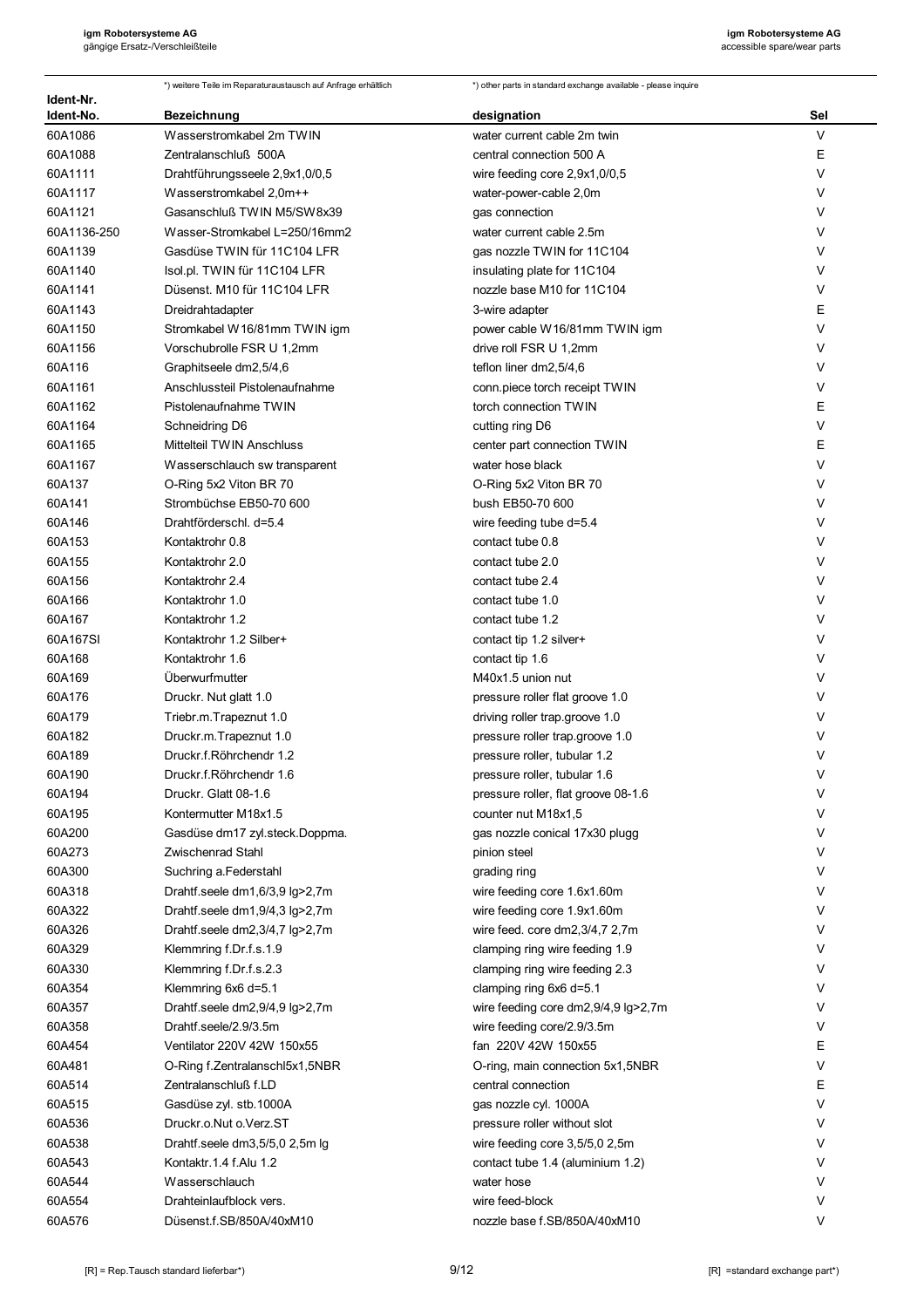|                        | *) weitere Teile im Reparaturaustausch auf Anfrage erhältlich | *) other parts in standard exchange available - please inquire |        |
|------------------------|---------------------------------------------------------------|----------------------------------------------------------------|--------|
| Ident-Nr.<br>Ident-No. | <b>Bezeichnung</b>                                            | designation                                                    | Sel    |
| 60A578                 | Düsenst.f.SB/700A/40xM10                                      | nozzle base f.SB/700A/40xM10                                   | V      |
| 60A579                 | Düsenst.f.SB/700A/40xM1                                       | nozzle base f.SB/700A/40xM1                                    | V      |
| 60A582                 | Düsenst.SB/520A/30xM8IGM                                      | nozzle base f.SB/520A/30xM8IGM                                 | $\vee$ |
| 60A584                 | Z-Anschl.vorsch.seit.M12x1,25                                 | central connection M12x1,25                                    | E      |
| 60A586                 | Isolierhülsenaufnahme                                         | retention insulating sleeve                                    | $\vee$ |
| 60A588                 | Düsenstock M12/M10x1.25                                       | nozzle base M12/M10x1.25                                       | $\vee$ |
| 60A591                 | Druckscheibe D=18.6/27x                                       | thrust disc d=18.6                                             | $\vee$ |
| 60A592                 | Klemmutter M20x1                                              | clamping nut M20x1                                             | V      |
| 60A593                 | Führungsring D=10.2/22x4,5                                    | guidance ring D=10.2/22x4,5                                    | V      |
| 60A595                 | Kontermutter 16x1,5 Gasvert. R                                | counter nut 16x1,5                                             | V      |
| 60A605                 | Gasdüse dm17 kon.7Gr Doppelma.                                | gas nozzle dm17 kon.                                           | V      |
| 60A610                 | Mag. Ven 7BAR MV2/242V/53HzG1/8"                              | solenoid valve 7BAR MV 2/2 42V/53Hz G1/8"                      | Ε      |
| 60A612                 | <b>Fixierring SB-TIME</b>                                     | fixing ring torch TIME                                         | V      |
| 60A614                 | Gasdüse kon. 17mm TIME                                        | gas nozzle conical 17mm TIME                                   | V      |
| 60A616                 | Kontaktrohr 1,2mm TIME                                        | contact tube 1.2 TIME                                          | V      |
| 60A617                 | Düsenstock 1,2mm TIME                                         | nozzle base 1.2mm TIME                                         | V      |
| 60A618                 | Druckrolle 1,2 PR6 TIME                                       | pressure roll 1,2 PR6 TIME                                     | V      |
| 60A632                 | Anschl.stk.1/8NPTF SW10                                       | connection piece 1/8NPTF SW10                                  | V      |
| 60A633                 | Wasser-Strom-Kabel 1.6m                                       | water-power-cable 1.6m                                         | V      |
| 60A636                 | Drahtförderschl. idm5,7 1.6m                                  | wire feeding hose idm 5,7 1.6m                                 | V      |
| 60A637                 | Schrumpfschlauch D=3.2                                        | tube $D=3.2$                                                   | V      |
| 60A638                 | Buchse m.Dosenaufnehmer                                       | socket                                                         | Ε      |
| 60A639                 | Zugentlastung kpl                                             | strain relief complete                                         | E      |
| 60A640                 | Steuerleitung m.Stecker                                       | control line with plug                                         | E      |
| 60A641                 | Lederschutzschlauch 43x1 1.35m                                | protection hose leather 43x1 1.35m                             | V      |
| 60A642                 | O-Ring D=8x1                                                  | O-Ring D=8x1                                                   | V      |
| 60A643                 | Kupplung schraubb.kpl.ZA                                      | coupling, centr. connection                                    | Ε      |
| 60A644                 | Gasanschluß M6/SW 8x30                                        | gas connection M6/8x30                                         | V      |
| 60A646                 | Knickschutz D=60x180                                          | anti-knik D=60x180                                             | V      |
| 60A648                 | Klemme 1-Ohr 10,0/dm8,3-10,0                                  | spring clip 1-lug with ply 9.5                                 | $\vee$ |
| 60A670                 | Klemme 1-Ohr m.Einlage 8.7                                    | spring clip 1-lug with ply 8.7                                 | $\vee$ |
| 60A678                 | Wasserverteiler mDoppel                                       | water distribution                                             | V      |
| 60A681                 | Klemmutter f.40Gr.Br.Kl                                       | clamping nut for torch 40ø                                     | V      |
| 60A685                 | Schlauchmuffe D=49x323                                        | hose sleeve D=49x323                                           | V      |
| 60A686                 | Lederschutzschlauch 38x1/1.35m                                | leather hose 38x1/1.35m                                        | V      |
| 60A709                 | O-RING D=5x1.2 MBR                                            | O-RING D=5x1.2 MBR                                             | V      |
| 60A711                 | Stecknippel 21SFTF08MXX                                       | nipple 21SFTF08MXX                                             | $\vee$ |
| 60A741                 | Düse f.KD D=1.0 SW 7x10                                       | nozzle D=1.0 SW 7x10                                           | V      |
| 60A774                 | Microminiaturtaster kpl                                       | micro mini switch compl.                                       | Ε      |
| 60A797                 | Wasseranschl.R1/8"NPTF                                        | water connection R1/8"NPTF                                     | E      |
| 60A846                 | Zwischenantriebsrad St                                        | driving wheel                                                  | V      |
| 60A847                 | Lederschutzschlauch 43x1/1.8m                                 | leather hose 43x1/1.8m                                         | V      |
| 60A848                 | Drahtförderschl. 1.8m                                         | wire feeding hose 1.8m                                         | $\vee$ |
| 60A849                 | Wasser-Strom-Kabel 1.8m                                       | water-power-cable 1.8m                                         | V      |
| 60A850                 | 6bar MV 2/2 24VGR G1/8"                                       | 6bar MV 2/2 24VGR G1/8"                                        | Ε      |
| 60A859                 | Einlaufrohr-Motorplatte                                       | tube-motorplate                                                | V      |
| 60A860                 | Drahtführungseinsatz                                          | wire feeding piece                                             | V      |
| 60A866                 | Graph.-Bronzes.2,0/2,0 4,5/4,0                                | bronce-core 2,0/2,0 4,5/4,0                                    | V      |
| 60A867                 | Graph.-Bronzes.2,5/2,7 4,6/4,7                                | bronce-core 2,5/2,7 4,6/4,7                                    | V      |
| 60A868                 | Spritzerschutz Twin                                           | splashguard TWIN                                               | V      |
| 60A869                 | Düsenstock Twin 900                                           | tip adaptor TWIN                                               | V      |
| 60A881                 | Gaslinse dm2.4 WIG PW32                                       | gas lense dm2.4 WIG PW32                                       | V      |
| 60A886                 | Düsenstock HL M10x1,25                                        | nozzle base HL M10x1,25                                        | V      |
| 60A888                 | Verbindungshülse                                              | connecting sleeve                                              | V      |
| 60A889                 | Carbon-Bronzes.2,0/2,0 4,7/4,0                                | carbon-bronze-core 2.0 4,7/4,0                                 | V      |
| 60A890                 | Düsenstock M8/Fronius                                         | tip adaptor M8/                                                | V      |
| 60A891                 | Gasdüse schmal Fronius                                        | gas nozzle thin                                                | V      |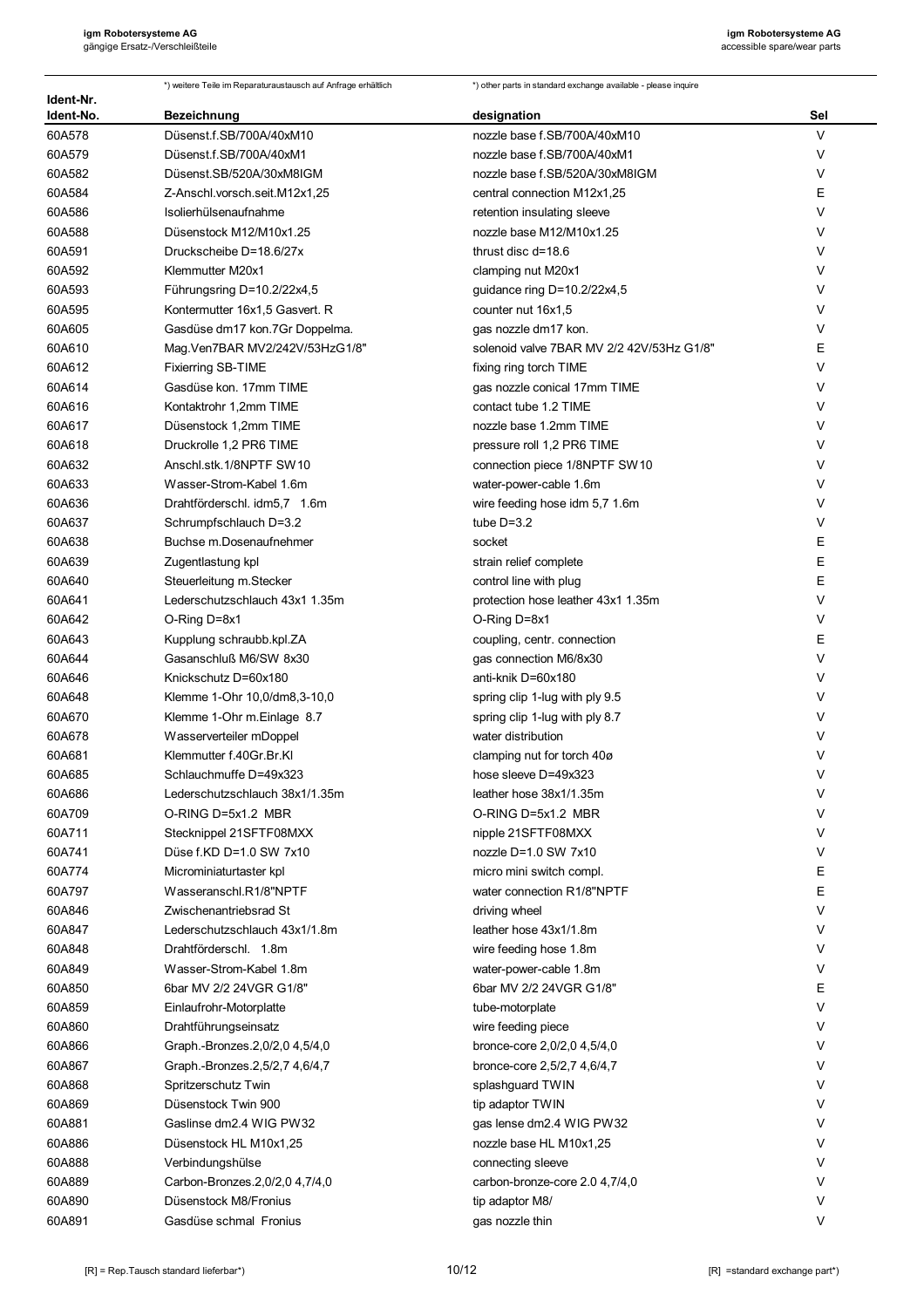| Ident-Nr. | *) weitere Teile im Reparaturaustausch auf Anfrage erhältlich | *) other parts in standard exchange available - please inquire |        |
|-----------|---------------------------------------------------------------|----------------------------------------------------------------|--------|
| Ident-No. | <b>Bezeichnung</b>                                            | designation                                                    | Sel    |
| 60A892    | Steuerleitung 1,8m                                            | control line 1,8m                                              | $\vee$ |
| 60A893    | Gasdüse dm20 kon.7Gr.Doppelma.                                | gas nozzle dm20 kon.                                           | V      |
| 60A912    | Gasdüse gerade TWIN 900 82,5mm                                | gas nozzle TWIN 900 82,5mm                                     | V      |
| 60A915    | Dichtung rund 33x1                                            | O-ring 33x1                                                    | V      |
| 60A935    | Kontaktrohr d=1.2 M6x24                                       | contact tip d=1.2 M6x24                                        | V      |
| 60A938    | TWIN-Gasprüfrohr                                              | TWIN-gas detector                                              | V      |
| 60A939    | Kontaktrohr ZB1.2                                             | contact tip ZB1.2                                              | V      |
| 60A941    | Kontaktrohr ZB1.6                                             | contact tube ZB1.6                                             | V      |
| 60A944    | Schwenkhebel                                                  | swivelling lever                                               | V      |
| 60A945    | Einlaufstück                                                  | feeding piece                                                  | V      |
| 60A946    | Achse-2                                                       | axis-2                                                         | V      |
| 60A950    | Achse-1                                                       | axis-1                                                         | V      |
| 60A951    | Wippe                                                         | seesaw                                                         | V      |
| 60A955    | Drahtf.Einsatz 0.8-1.2 Graphit                                | wire guide 0.8-1.2 Graphit                                     | V      |
| 60A956    | Drahtf Einsatz 1.6                                            | wire guide 1.6                                                 | V      |
| 60A957    | Graph.-Bronzes.3,0/2,7 4,6/4,7                                | graphite-bronze-core 3,0/2,7 4,6/4,7                           | V      |
| 60A968    | Überwurfmutter M40x1,5                                        | union nut M40x1,5                                              | V      |
| 60A969    | Kupplung schraubbar                                           | coupling                                                       | V      |
| 60A970    | Schlauchmuffe                                                 | hose sleeve                                                    | V      |
| 60A971    | Wasser-Strom-Kabel                                            | water-flow-cable                                               | V      |
| 60A975    | Carbon-Bronzes.2,0/2,7 4,7/4,7                                | carbon bronze core 2,0/2,7 4,7/4,7                             | V      |
| 60A987    | Schlauch PUR 5,5x1,25x8 RT                                    | hose PA11 dm4,8/7,9                                            | V      |
| 60C014    | VS-Motorplatte TA18                                           | motor plate TA18                                               | E      |
| 60C015    | VS-Motorplatte TPS22                                          | motor plate TPS22                                              | E      |
| 60C019    | Motormontageplatte komplett                                   | motor mounting plate complete                                  | E      |
| 60C020    | VS-Motor+Istwertgeber TA18                                    | motor+encoder TA 18                                            | E      |
| 60C021    | VS-Motor+IstwertgeberTPS22                                    | motor+encoder TPS22                                            | Ε      |
| 60C023    | VS-Motorplatte PBT D                                          | motor plate PBT D                                              | E      |
| 60C024    | VS-Motor 42V-24:1 18/22m                                      | motor 42V-24:1 18/22m                                          | E      |
| 60C026    | Motor+Optokoppler 21:1                                        | motor+optocoupler 21:1                                         | E      |
| 60C029    | Triebrad 2                                                    | main wheel 2                                                   | V      |
| 60C030    | Triebrad 1                                                    | main wheel 1                                                   | V      |
| 60C031    | Düse 0.8-1.2                                                  | nozzle 0.8-1.2                                                 | V      |
| 60C032    | Düse 1.4-1.6                                                  | nozzle 1.4-1.6                                                 | v      |
| 60C035    | Triebrolle 1.2                                                | driving roll 1.2                                               | V      |
| 60C036    | Triebrolle 1.6                                                | driving roll 1.6                                               | V      |
| 60C037    | Motor+Istwertgeber                                            | motor+encoder                                                  | Ε      |
| 60C039    | Druckhebel rechts VS 18(22)30                                 | preassure lever right m.p.PBT                                  | Ε      |
| 60C040    | Druckhebel links VS 18(22)30                                  | preassure lever left m.p. PBT                                  | Ε      |
| 60C041    | Bolzen VS 18(22)30                                            | bolt VS 18(22)30                                               | V      |
| 60C043    | Deckplatte Motorpl. PBT                                       | cover f. motorplate PBT                                        | E      |
| 60C054    | Druckstück VS                                                 | pressure piece                                                 | V      |
| 60C055    | Druckfeder VS                                                 | pressure spring                                                | V      |
| 60C056    | Spannmutter für Motorplatte                                   | claming nut for motorplate                                     | E      |
| 60C057    | Spannachse f. Motorplatte                                     | clamping axis for motorplate                                   | E      |
| 60C074    | Zwischenrad                                                   | wire feed roller                                               | V      |
| 60C081    | Antriebsrad isoliert                                          | driving roll insulated                                         | V      |
| 60X127    | Gasprüfrohr                                                   | gas control tube                                               | V      |
| 60X144    | Pumpe f.FK7/FK71/FK71-R li.dr.                                | pump f.FK7/FK71/FK71-R                                         | Е      |
| 60X154    | Pumpe f. FK4000R                                              | pump f. FK4000R                                                | Ε      |
| 60X180    | Pumpe f. FK9000 Y-2051.0002                                   | pump f. FK9000 Y-2051.0002                                     | E      |
| 63C003    | Carbon Förderseele 2,0/4,7                                    | carbon wire feeding core 2,0/4,7                               | V      |
| 63C005    | Carbon Förderseele 2,0/4,0                                    | carbon wire feeding core 2,0/4,0                               | V      |
| 63C022    | Direct pull kit WWDP                                          | Direct pull kit WWDP                                           | Ε      |
| 63C025    | Fronius Adapter WWA1FRO                                       | Fronius adaptor WWA1FRO                                        | E      |
| 63C026A   | Conduit FC-X Flex                                             | Conduit FC-X Flex                                              | Ε      |
| 63C027    | Male Adaptor A-10C-X                                          | Male Adapter A-10C-X                                           | E      |